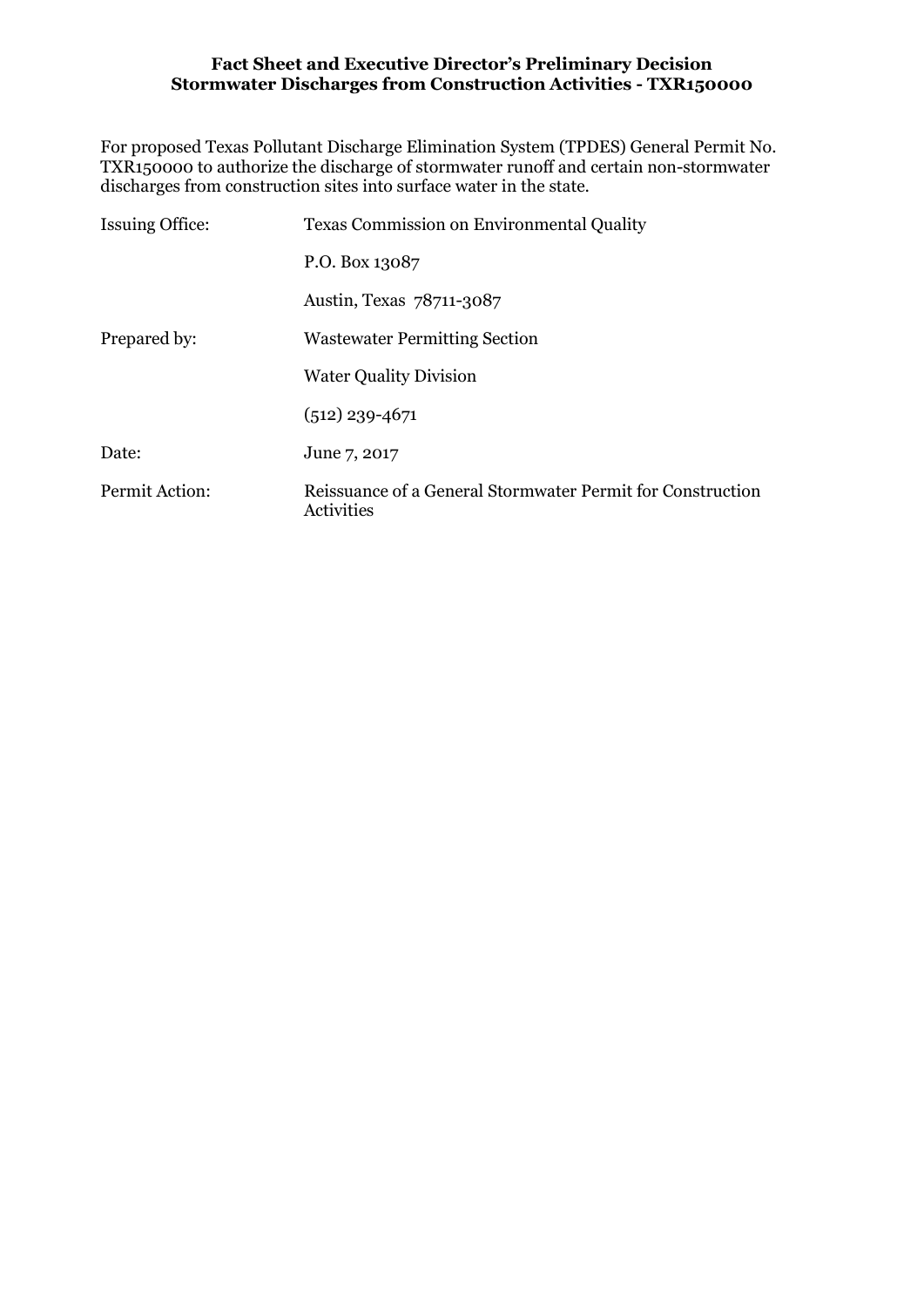| I.   |                                                                                |  |  |  |  |  |  |  |  |  |
|------|--------------------------------------------------------------------------------|--|--|--|--|--|--|--|--|--|
| II.  |                                                                                |  |  |  |  |  |  |  |  |  |
| III. |                                                                                |  |  |  |  |  |  |  |  |  |
| IV.  |                                                                                |  |  |  |  |  |  |  |  |  |
|      |                                                                                |  |  |  |  |  |  |  |  |  |
|      | <b>B.</b>                                                                      |  |  |  |  |  |  |  |  |  |
|      |                                                                                |  |  |  |  |  |  |  |  |  |
|      | D. Alternative Permit Requirements for Small Construction Activities Occurring |  |  |  |  |  |  |  |  |  |
|      |                                                                                |  |  |  |  |  |  |  |  |  |
| V.   |                                                                                |  |  |  |  |  |  |  |  |  |
| VI.  |                                                                                |  |  |  |  |  |  |  |  |  |
|      |                                                                                |  |  |  |  |  |  |  |  |  |
|      |                                                                                |  |  |  |  |  |  |  |  |  |
| IX.  |                                                                                |  |  |  |  |  |  |  |  |  |
| Χ.   |                                                                                |  |  |  |  |  |  |  |  |  |
|      | A. Construction and Development Effluent Limitations Guidelines (ELGs), 40 CFR |  |  |  |  |  |  |  |  |  |
|      | <b>B.</b>                                                                      |  |  |  |  |  |  |  |  |  |
|      | C.                                                                             |  |  |  |  |  |  |  |  |  |
| XI.  |                                                                                |  |  |  |  |  |  |  |  |  |
|      |                                                                                |  |  |  |  |  |  |  |  |  |
|      |                                                                                |  |  |  |  |  |  |  |  |  |
|      |                                                                                |  |  |  |  |  |  |  |  |  |
|      |                                                                                |  |  |  |  |  |  |  |  |  |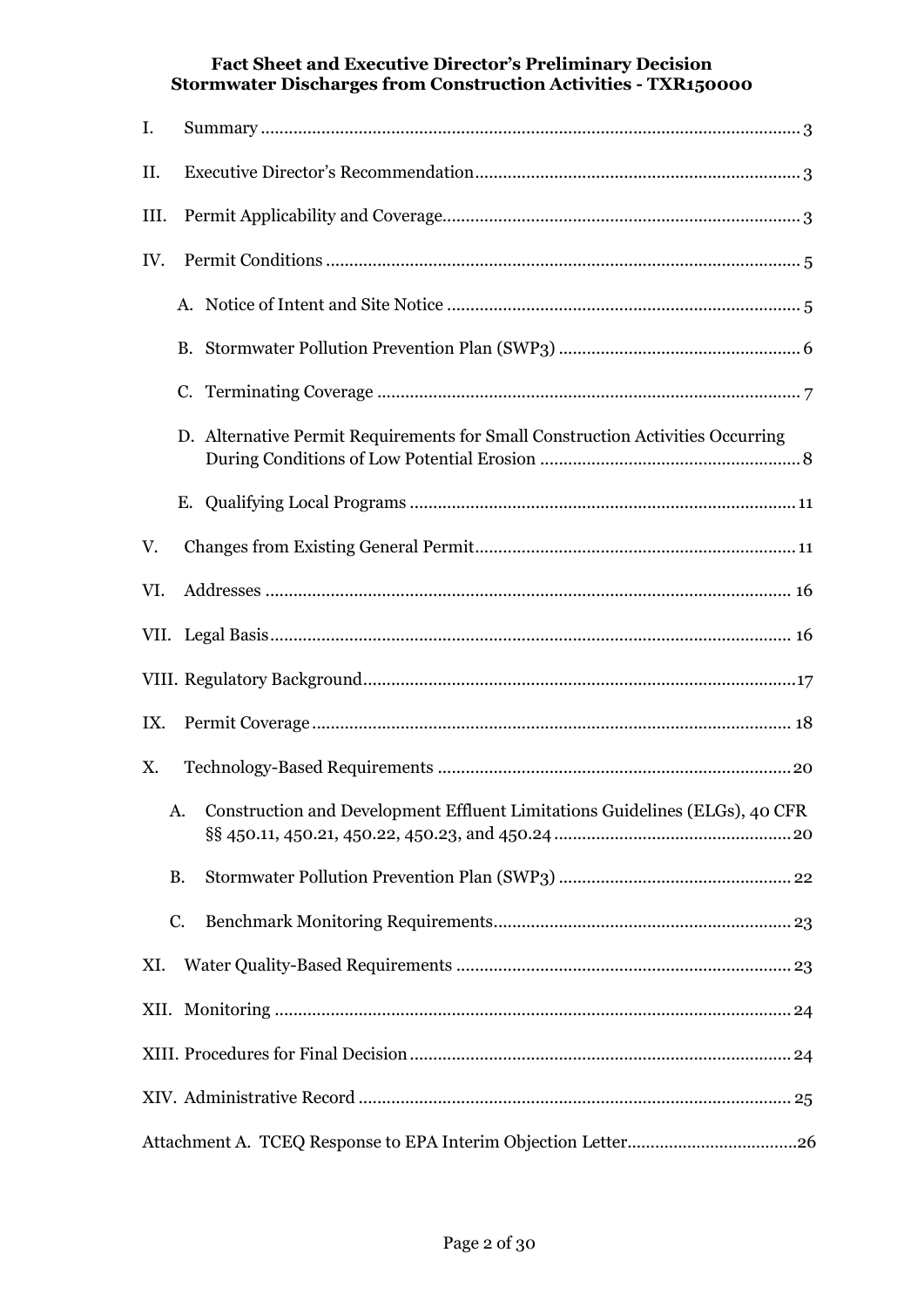## <span id="page-2-0"></span>**I. Summary**

The Texas Commission on Environmental Quality (TCEQ) is proposing a renewal with amendments of TPDES Construction General Permit (CGP), Permit No. TXR150000, issued on February 19, 2013 and effective on March 5, 2013, which authorizes discharges from construction sites into surface water in the state. The general permit specifies which construction activities must obtain permit coverage, which are eligible for waivers, and which may be required to obtain individual permit coverage. The general permit specifies that where discharges will reach Waters of the United States, a stormwater pollution prevention plan (SWP3) must be developed and implemented unless certain conditions are met. The general permit provides authorization for discharges from small construction sites, according to federal Phase II stormwater regulations finalized in the *Federal Register* of December 8, 1999.

The principal changes to the existing CGP include:

- **A.** Added requirements of the EPA's Final NPDES Electronic Reporting Rule, published on October 22, 2015 and effective on December 21, 2015, which requires that all Notices of Intent (NOI), Notices of Termination (NOT), and Low Rainfall Erosivity Waivers (LREW) must be filed electronically. Compliance with this rule is required to take place by no later than December 24, 2020. The TCEQ will require electronic submittal of all NOIs, NOTs, and LREWs as of September 1, 2018 (permit Part II, Sections E.3; F.1; and G.1. & 3; Part VIII, Section D).
- **B.** Revised Part III, Section G (1.) and (2.) to include the amended 2014 and 2015 federal Effluent Limitation Guidelines (ELGs) at located in 40 Code of Federal Regulations (CFR) §§ 450.11 and 450.21.
- **C.** Revisiedthe benchmark monitoring level for Total Suspended Solids (TSS) from 100 milligrams per Liter (mg/L) to 50 mg/L in discharges of stormwater from concrete batch-mixing plants covered under the permit. This change is consistent with the benchmark monitoring level for TSS that is required for concrete manufacturers and ready-mix concrete plants in the 2016 Multi-Sector General Permit (MSGP) TXR050000 (permit Part IV, Section A.1.).
- **D.** Revised requirement language in Part II, Section C.4. [Impaired Receiving Waters and Total Maximum Daily Load (TMDL) Requirements] to include reference to the Texas Integrated Report of Surface Water Quality for CWA Sections 305(b) and 303(d).

## <span id="page-2-1"></span>**II. Executive Director's Recommendation**

The executive director has made a preliminary decision that this permit, if issued, meets all statutory and regulatory requirements. It is proposed that the permit be issued to expire five years from the effective date, following the requirements of 30 TAC §205.5(a).

### <span id="page-2-2"></span>**III. Permit Applicability and Coverage**

- **A.** This general permit would authorize the discharge of stormwater and certain allowable non-stormwater associated with regulated small and large construction activities into or adjacent to surface water in the state. This general permit would specify which sites may be authorized under this general permit, which are eligible for waivers, and which must be authorized by individual permit.
- **B.** This general permit would authorize the discharge of stormwater associated with other industrial activities at construction sites as follows: Discharges of stormwater runoff from supporting activities, including concrete batch plants, asphalt batch plants, equipment staging areas, material storage yards, material borrow areas, and excavated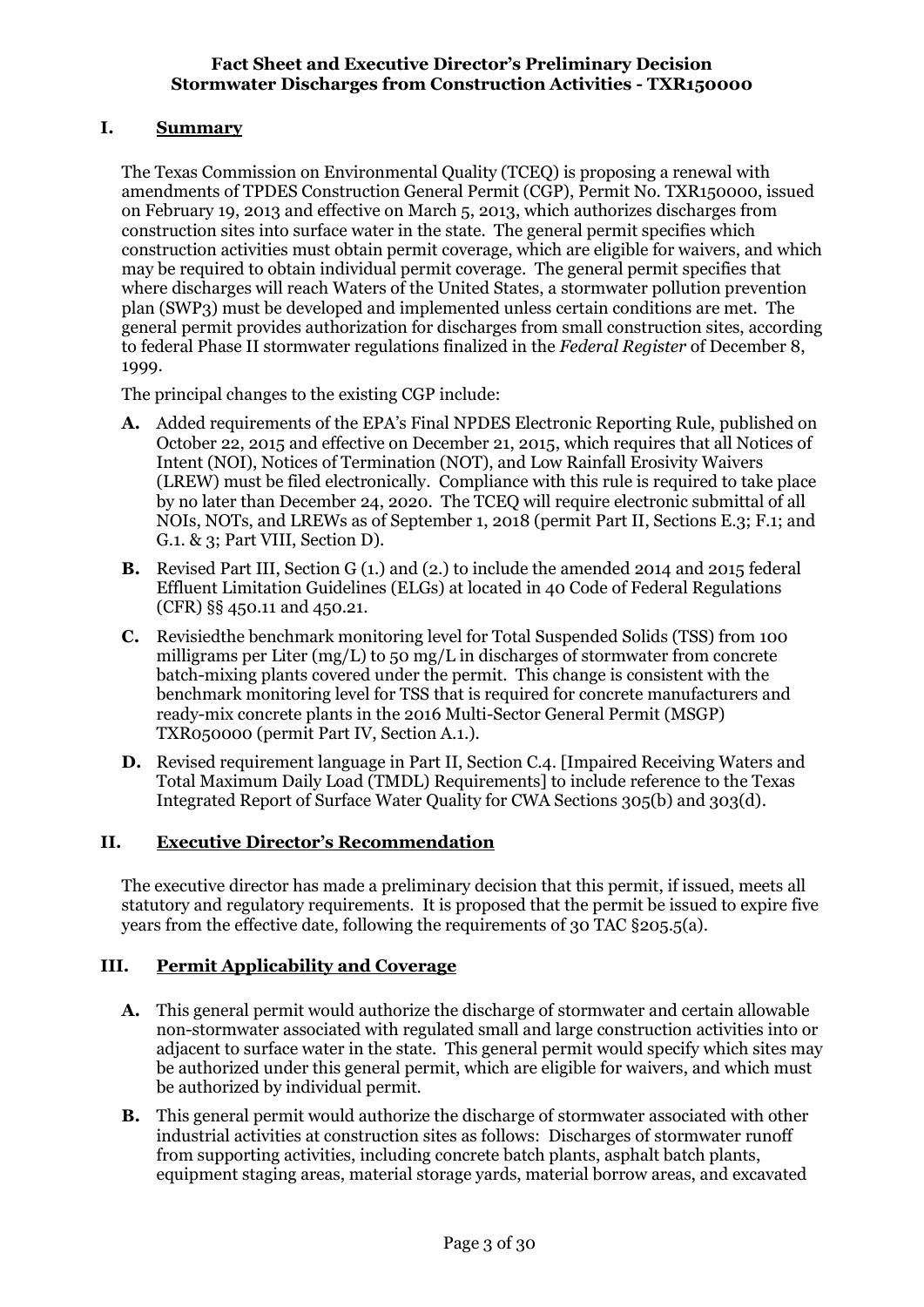material disposal areas that are located at, adjacent to, or in close proximity to the permitted construction site and directly support the construction activity; and do not operate beyond the completion date of the construction activity.

- **C.** The general permit would not authorize the discharge of process wastewater. In addition, the general permit would not authorize other non-stormwater discharges, except for the following:
	- 1. discharges from fire-fighting activities (fire-fighting activities do not include washing of trucks, run-off water from training activities, test water from fire suppression systems, and similar activities);
	- 2. uncontaminated fire hydrant flushings (excluding discharges of hyperchlorinated water, unless the water is first dechlorinated and discharges are not expected to adversely affect aquatic life), which include flushings from systems that utilize potable water, surface water, or groundwater that does not contain additional pollutants (uncontaminated fire hydrant flushings do not include systems utilizing reclaimed wastewater as a source water);
	- 3. water from the routine washing of vehicles, the external portion of buildings or structures, and pavement where detergents and soaps are not used and where spills or leaks of toxic or hazardous materials have not occurred (unless spilled materials have been removed; and if local, state, or federal regulations are applicable, the materials are removed according to those regulations), where pressure washing is not conducted, and where the purpose is to remove mud, dirt, or dust;
	- 4. uncontaminated water used to control dust;
	- 5. potable water sources, including waterline flushings (excluding discharges of hyperchlorinated water, unless the water is first dechlorinated and discharges are not expected to adversely affect aquatic life);
	- 6. uncontaminated air conditioning condensate;
	- 7. uncontaminated ground water or spring water, including foundation or footing drains where flows are not contaminated with industrial materials such as solvents; and
	- 8. lawn watering and similar irrigation drainage.

The purpose of providing this list in the general permit is to clarify that certain nonstormwater discharges that may occur during normal activities at a construction site do not require additional permit coverage. The intention of including the above list of nonstormwater discharges in the general permit is not meant to prohibit these discharges in non-regulated construction activity. The non-stormwater discharges listed above are not authorized in small construction activities with automatic authorization under the general permit, where there is a low potential for erosion.

- **D.** The on-site disposal of water resulting from the wash out of concrete trucks may be conducted at regulated construction sites, provided that certain requirements of the general permit are met. Operators may also find recommendations for addressing concrete wash out from the EPA at the following web site: <http://cfpub.epa.gov/npdes/stormwater/swppp.cfm> This web page also includes general guidance on developing a construction site SWP3.
- **E.** The following discharges are not eligible for coverage under the proposed general permit, and must be authorized under an individual permit or an alternative general permit, if one is available:
	- 1. Discharges that would cause or contribute to a violation of water quality standards or that would fail to protect and maintain existing designated uses of receiving waters;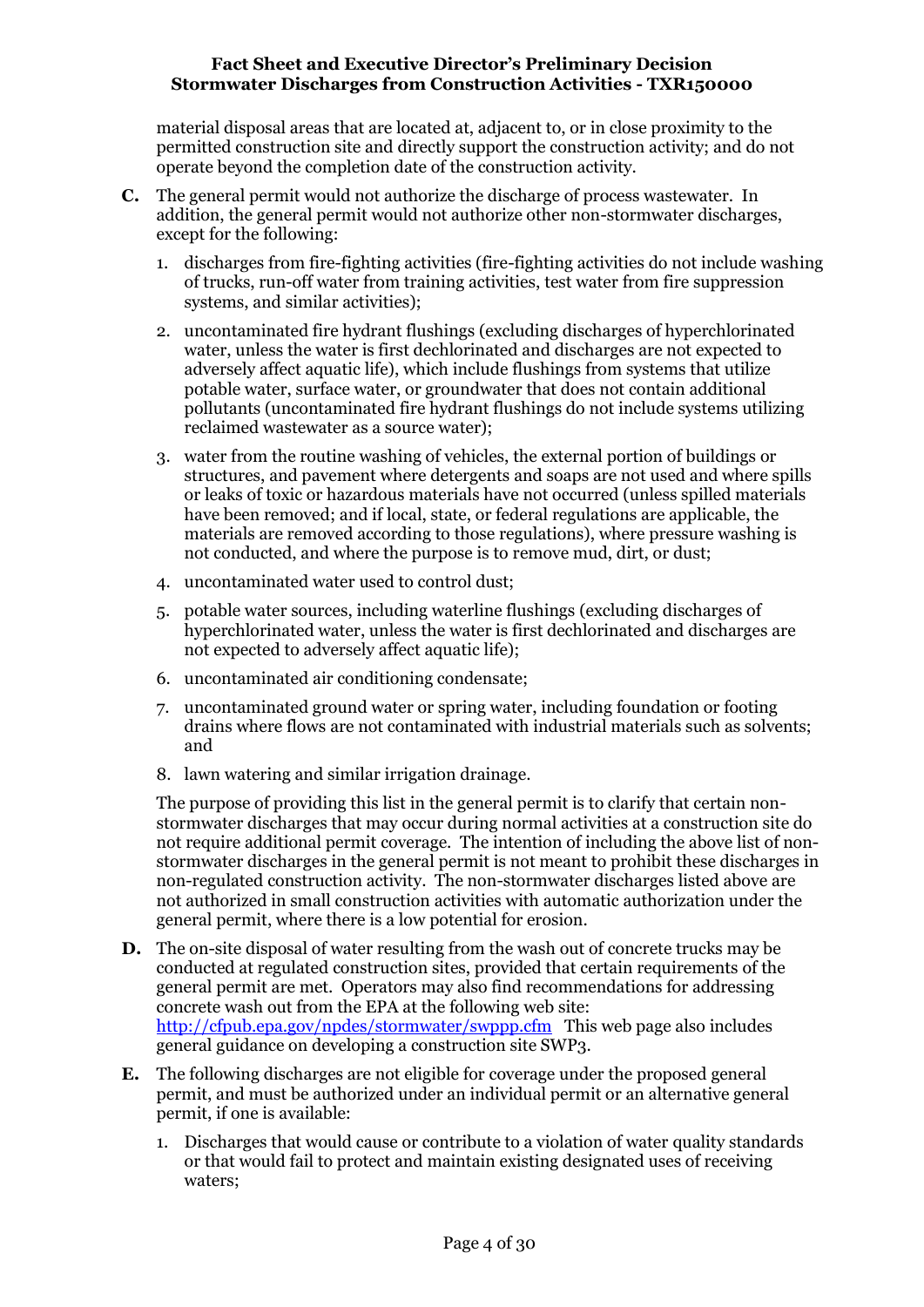- 2. New sources or new discharges of the constituents of concern to impaired waters, unless otherwise allowable under commission rules, applicable state law, and any TMDL that exists for the applicable receiving water;
- 3. Discharges otherwise prohibited under existing state rules.
- **F.** The following stormwater discharges are not eligible for coverage under the proposed permit and may require individual or alternative general permit coverage:

Discharges that occur after construction activities have been completed and after the construction site and any supporting activity site have undergone final stabilization.

- **G.** Construction activities that would disturb less than one acre, and not part of a larger common plan of development, are not required to obtain permit coverage under the general permit nor an individual permit unless required by the executive director.
- **H.** Primary and secondary operators of small construction activities receive automatic authorization when they have complied with the requirements for the applicable type of small construction in Part II.E.1 & 2 of the permit.
- **I.** Primary operators for small construction activities that are not part of a larger common plan of development for large construction are not required to submit an NOI and therefore do not receive a permit authorization number.
- **J.** The requirements for the transfer of day-to-day operational control, as described in Part II.F.4 applies to operators with automatic authorization for small construction activities described in Part II.E.1 and E.2 and operators with authorization for large construction activities described in Part II.E.3 of the general permit.
- **K.** The following stormwater discharges are not under the authority of the commission, are not eligible for coverage under the general permit, and may require authorization from the EPA under a separate NPDES permit:
	- 1. Stormwater runoff from construction activities occurring on Indian Country lands. (Information on the location and contact information for Indian Country Lands in Texas may be accessed at the following EPA web site: [http://www.epa.gov/region6/6dra/oejta/tribalaffairs/index.html.](http://www.epa.gov/region6/6dra/oejta/tribalaffairs/index.html) Additionally, information on the contact information for federally recognized tribes may be found at: [http://www.indians.org/Resource/FedTribes99/fedtribes99.html.](http://www.indians.org/Resource/FedTribes99/fedtribes99.html))
	- 2. Stormwater runoff from construction activities associated with the exploration, development, or production of oil, gas, or geothermal resources, including transportation of crude oil or natural gas by pipeline.

## <span id="page-4-0"></span>**IV. Permit Conditions**

### <span id="page-4-1"></span>**A. Notice of Intent and Site Notice**

Primary operators of large construction sites must submit a notice of intent (NOI) that indicates the operator will comply with the conditions of the general permit, including development of an SWP3. An NOI is not required for secondary operators.

All primary and secondary operators must post a site notice in plain view at the construction site entrance prior to the commencement of construction activities and maintain the notice until either final stabilization occurs or control of the site is turned over to a separate operator. A copy of the NOI must also be supplied to the operator of any municipal separate storm sewer system (MS4) to which the operator discharges, so that the MS4 operator can conduct its own inspection and enforcement activities according to its NPDES or TPDES permit or local ordinances.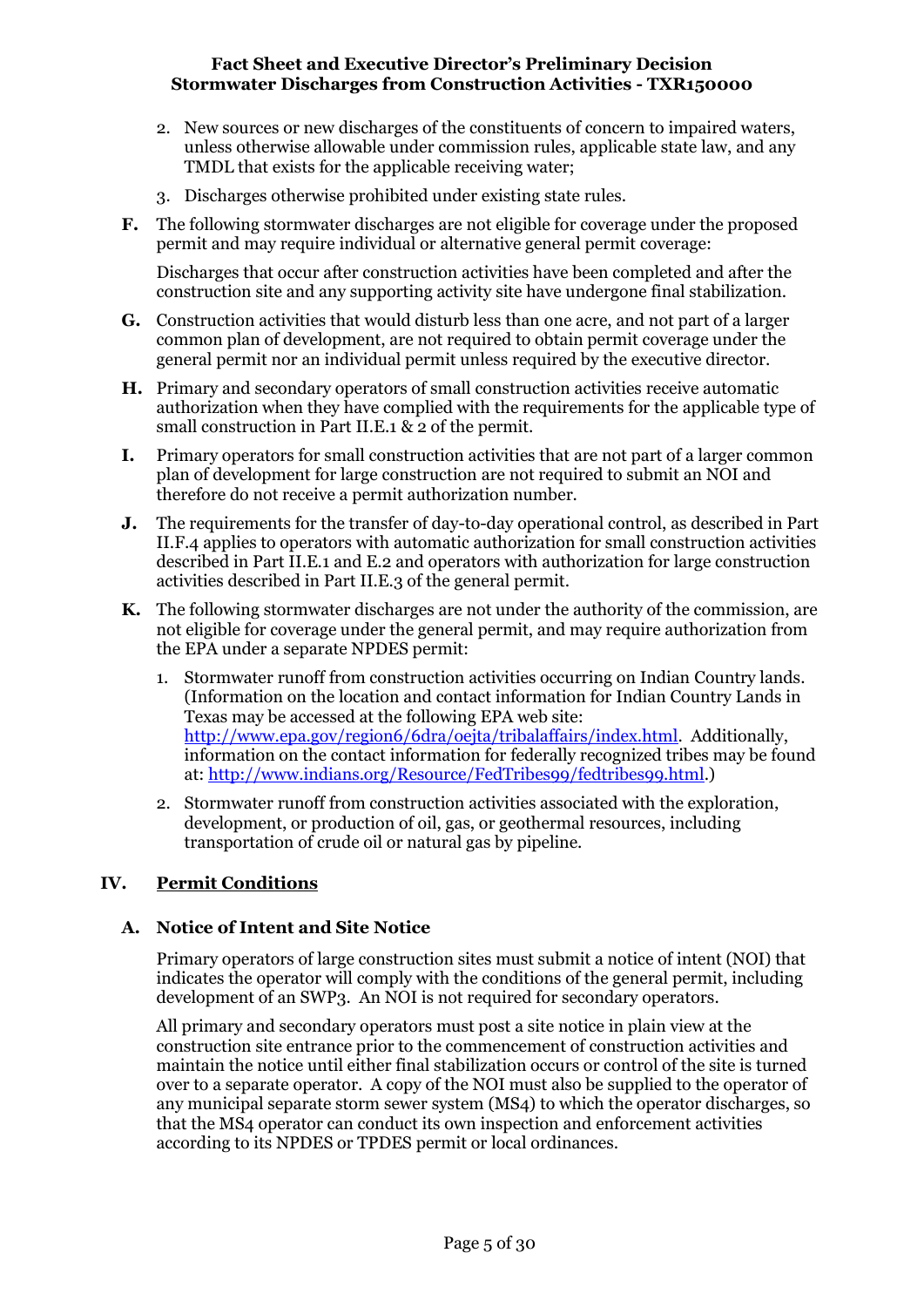The general permit includes notification to secondary operators of large construction activities that they are regulated under the general permit and are not required to submit an NOI. This statement is consistent with federal rules at 40 CFR §122.28(b)(2)(vi) and as adopted by reference in 30 TAC Chapter 281, which states that the director may notify a discharger that it is covered by a general permit, even if the discharger has not submitted an NOI for coverage.

An NOI is not required for the authorization of certain discharges, as allowed by 40 CFR  $\S$ 122.28(b)(2)(v) and as adopted by reference in 30 TAC Chapter 281, where the executive director determines that an NOI is inappropriate. The proposed general permit incorporates this alternative as an option and automatically authorizes certain small construction activities if specific conditions are met. In making the determination that an NOI is inappropriate for small construction activities, the executive director considered the short-term nature of small construction activities, the number of construction sites that will be authorized, and the administrative burden on both the commission and the regulated community. The executive director also considered the nature and type of proposed discharges authorized under the general permit, the expected potential for toxic and conventional pollutants, and the expected volumes. The requirements and conditions of the general permit are appropriate to control the discharges from small construction sites authorized under the general permit and to protect water quality. The administrative burden on the permittee to submit an NOI and on the commission to respond to the NOI would be excessive and not directly necessary to control these discharges.

Operators of small construction sites are not required to submit an NOI, but must develop an SWP3 (with the exception of those sites described in Part IV.D, below) and post a site notice containing information regarding the operator's authorization under the general permit. Operators of small construction sites may alternatively apply for a waiver from permit requirements if activities are shown to occur in certain regions and during certain seasons where the potential for erosion are below an established threshold or erosivity factor. Operators applying for these waivers are also required to provide a copy of the waiver form to the operator of any MS4 that will receive the discharges from the construction site.

### <span id="page-5-0"></span>**B. Stormwater Pollution Prevention Plan (SWP3)**

1. All large construction site activities as well as all small construction site activities not specifically described in Part IV.D. below, with discharges that reach Waters of the United States, must develop an SWP3 according to the provisions of the proposed general permit prior to requesting authorization. Operators must implement that plan prior to commencing construction activities.

Waters of the United States are defined in the general permit. Waters of the United States do not include waste treatment systems, including treatment ponds or lagoons designed to meet the requirements of the Clean Water Act (other than cooling ponds, as defined in 40 CFR §423.11(m), that also meet the criteria of this definition). This exclusion applies only to manmade bodies of water that neither were originally created in Waters of the United States (such as disposal area in wetlands) nor resulted from the impoundment of Waters of the United States. Waters of the United States do not include previously converted cropland.

2. The required contents of the SWP3 are based on federal Phase II rules (December 8, *1999 Federal Register*) related to stormwater permitting, as well as the current TPDES general permit for large construction sites. The purpose of the SWP3 is to identify and address potential sources of pollution that are reasonably expected to affect the quality of stormwater discharges from the construction site, including offsite material storage areas, overburden and stockpiles of dirt, and borrow areas. Separate SWP3s may be developed for each construction site operator where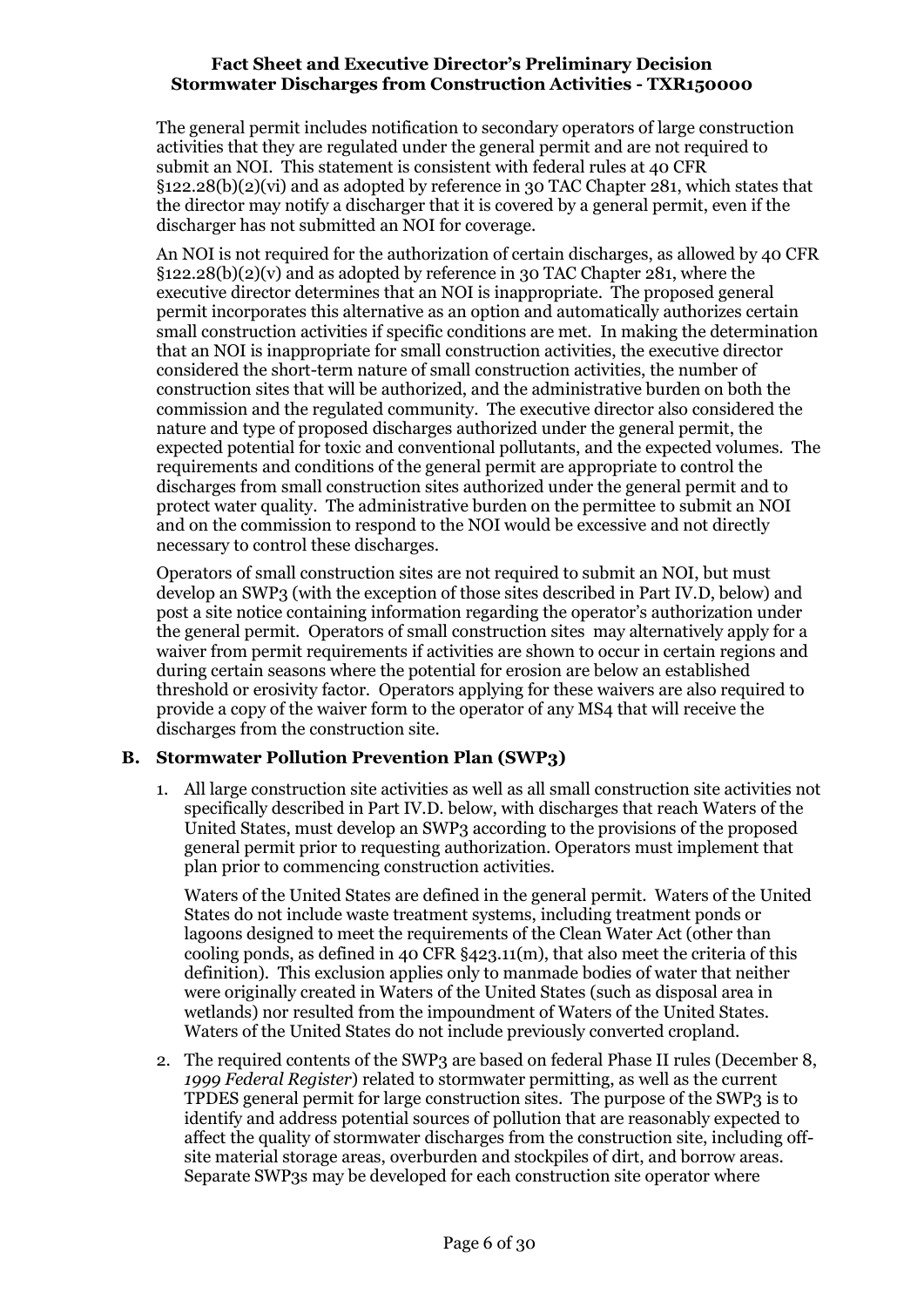multiple operators exist. However, the proposed permit would also allow a shared SWP3 to promote a more efficient and coordinated effort between multiple operators at a single site. The SWP3 may provide that one operator is responsible for the preparation of a SWP3 in compliance with the CGP, and another operator is responsible for implementation of the SWP3 at the project site. Under this alternative, each individual operator would be required to submit an NOI for coverage, and each would be individually responsible for compliance with the terms of the permit in the areas of the site where the person is the responsible operator.

- 3. The specific requirements of the SWP3 include the following minimum provisions:
	- (a) A detailed project description, including a site map that indicates the site location, the construction site details, and information on receiving waters.
	- (b) A description of the structural and the non-structural controls (best management practices, or BMPs) that will be used to minimize pollution in runoff during construction, as well as stabilization practices during and at the completion of the activity.
	- (c) Demonstration of compliance with other state and local plans, such as the Edwards Aquifer Protection Program.
	- (d) A description of how BMPs will be maintained and how controls may be revised upon a finding that the control measures are either not working properly or adequately.
	- (e) A description of how inspections of BMPs will be conducted. Inspections are required at a minimum frequency of at least once every 14 calendar days and within 24 hours of the end of a storm event of 0.5 inches or greater during active construction activities. An alternative inspection schedule of once every seven (7) calendar days is also available. If this alternative schedule is developed, then the inspection must occur regardless of whether or not there has been a rainfall event since the previous inspection. Where sites have been temporarily stabilized, inspections must be conducted at least once every month. Special provisions allowing for representative inspections are provided for long, linear projects where access along the site is limited and travel along the site may damage stabilized areas or cause potential for erosion.
	- (f) Identification and description of the implementation of appropriate pollution prevention measures for all eligible non-stormwater components of the discharge.
- 4. TCEQ emphasizes that while the requirement to develop a SWP3, to keep it updated, and to include in it all of the required minimum contents consistent with Part III of the permit are enforceable permit requirements, the site-specific details of these SWP3s do not establish separately enforceable limits of the permit. The SWP3 is intended to serve as a road map for how the construction operator will comply with the effluent limits and other conditions of this permit and does not establish the effluent limits that apply to the construction site's discharges. These limits are established in Part III.G of the permit. The fact that the SWP3 is an external tool and not considered to include effluent limits enables the operator to be able to modify and retool its approach during the course of the permit term in order to continually improve how it complies with the permit.

### <span id="page-6-0"></span>**C. Terminating Coverage**

The general permit includes information on when and how an operator may terminate coverage under the general permit. Primary operators of large construction sites must submit a notice of termination (NOT) form. Operators of small construction sites and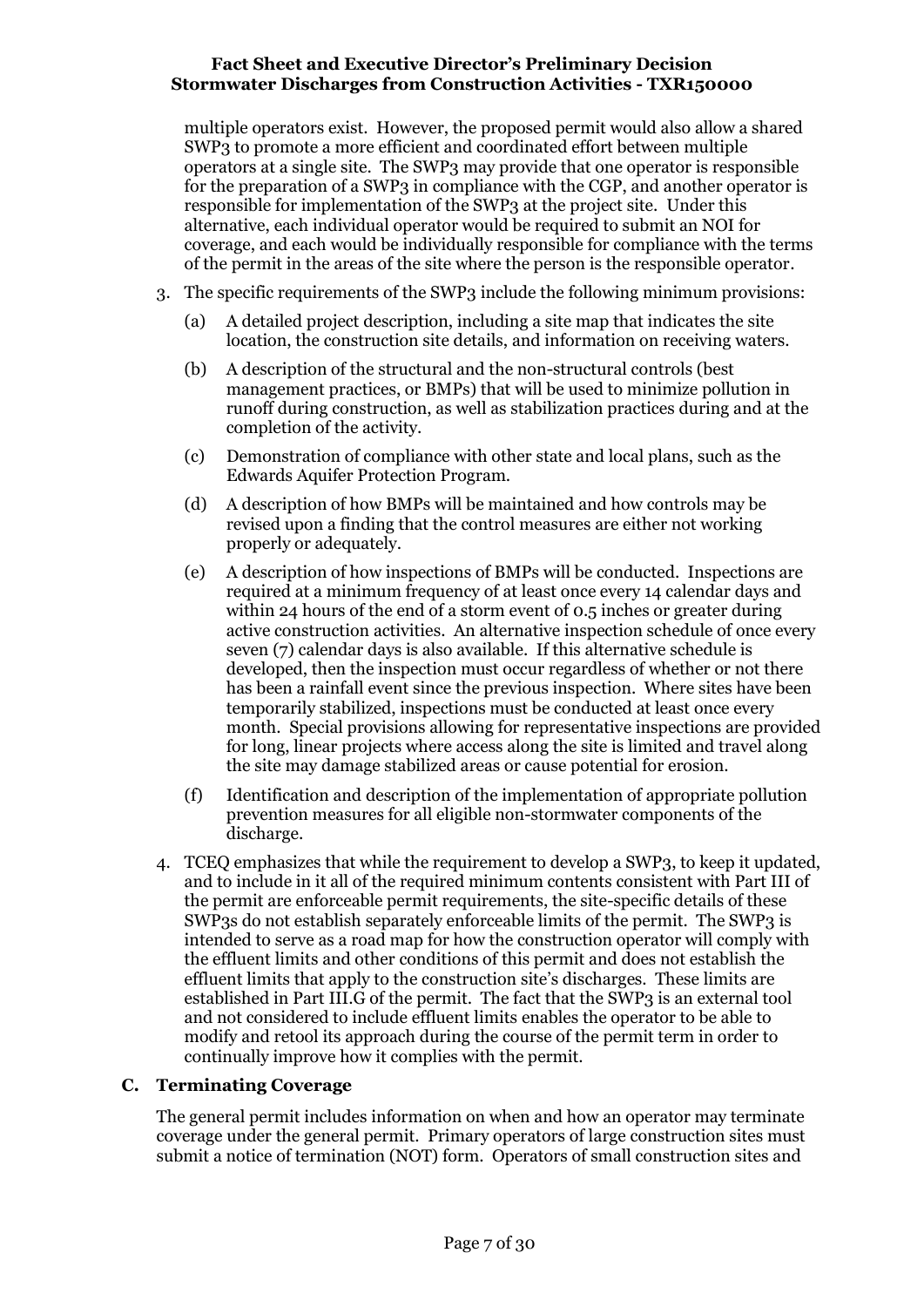secondary operators of large construction sites must remove the applicable site notice. The specific requirements are included in the general permit.

An operator may terminate coverage when certain conditions are met. In establishing vegetation to achieve final stabilization, an operator is not required to utilize the same vegetation that was previously utilized at the site, provided that the stabilized area contains at least 70% coverage of the original percentage of coverage of land for the disturbed area, and provided that the operator utilizes vegetation appropriate for the area that provides acceptable coverage. The permit also allows construction operators located in arid, semi-arid, or drought-stricken areas the flexibility to implement nonvegetative erosion control measures if vegetative controls are not feasible.

## <span id="page-7-0"></span>**D. Alternative Permit Requirements for Small Construction Activities Occurring During Conditions of Low Potential Erosion**

Stormwater runoff from certain small construction activities may be authorized under the general permit without being required to develop an SWP3 if construction occurs when there is a low potential for erosion. This option is consistent with the existing general permit, and is not available for large construction sites, including smaller construction sites that are part of a larger common development that will disturb five  $(5)$ or more acres. This option is available for stormwater discharges, and would not include authorization for non-stormwater discharges that are otherwise required to be permitted. These mechanisms for alternative authorization are included to encourage construction to occur during times when the potential for erosion is limited. The alternative requirements apply to small construction sites where the rainfall erosivity factor, or R-factor, is less than five (5) for the duration of the activity. The R-factor is defined as the total annual erosive potential that is due to climatic effects, and is part of the Revised Universal Soil Loss Equation (RUSLE). An R-factor is calculated based on information available from the U.S. Department of Agriculture (USDA) and EPA. Annual R-factors are provided in the USDA Handbook No. 703. The following authorization options require determination of an R-factor for a portion of the year.

1. Automatic Authorization Option: A mechanism for automatic authorization is provided to include a very efficient authorization process for certain activities occurring during periods of low erosion potential. Appendix A of the proposed permit includes a list of time periods within certain counties when the potential for erosion is very low and where small construction activities may be automatically authorized. Not all counties in Texas are included in Appendix A, and those that are included only demonstrate an R-factor less than five  $(5)$  for the specific time period(s) shown.

Small site construction activities that commence on or after the start date for one of the listed time periods and conclude by the end date of the same listed time period are not required to submit an NOI nor to develop an SWP3. Instead, the general permit requires the operator of such a site to complete and post a specific site notice for the duration of the activity and to provide a copy of the site notice to the operator of any MS4 that would receive a discharge from the site.

This automatic authorization permit option is based on construction site conditions that might otherwise qualify for a permit waiver using an R-factor calculation. Instead of requiring the construction site operator to calculate the R-factor for every possible discharge, the executive director calculated time periods within the year where the R-factor is known to be less than five  $(5)$ . An application for a waiver requires the operator to calculate the R-factor, complete an LREW form, and submit the waiver request, which is described in the next section of this fact sheet.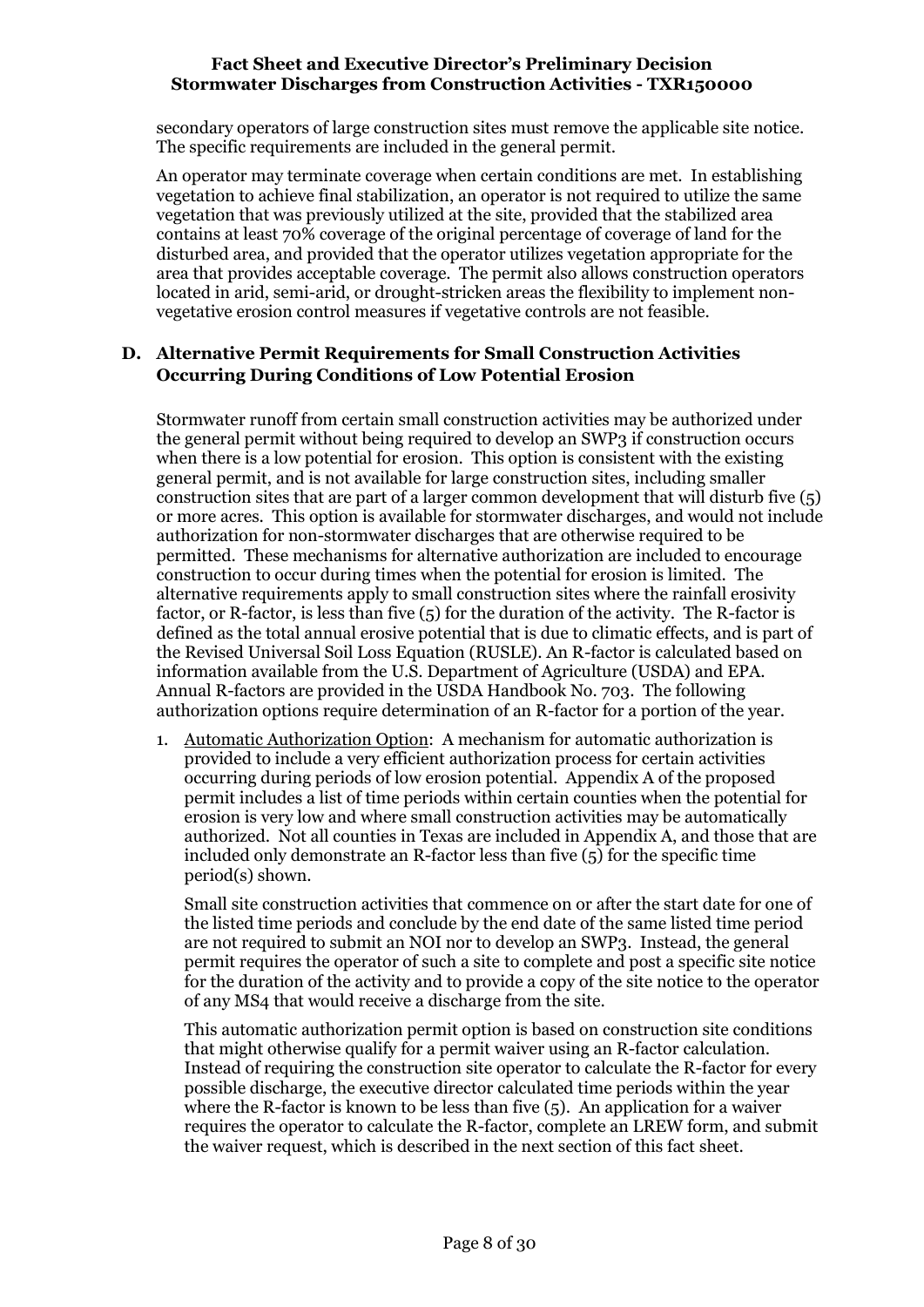In developing Appendix A, the executive director used the most conservative assumptions for each county in the state. The annual R-factor values included in the USDA handbooks are annual factors, and the lowest annual R-factor in Texas is ten (10), which occurs only in El Paso County. While no county in Texas would automatically qualify for this automatic authorization option for the entire year, R factors for specific time periods within the year can be identified by multiplying the annual R-factor by the percentage of the total annual isoerodent factor that occurs during the period in question. In Texas, there are ten isoerodent zones that cross state lines, and those are listed in the table below. The map of zones is located in Chapter 2 of USDA Handbook 703: "Predicting Soil Erosion by Water," <http://www.epa.gov/npdes/pubs/ruslech2.pdf>, referenced in EPA Fact Sheet 3.1: "Stormwater Phase II Final Rule – Construction Rainfall Erosivity Waiver" [\(http://www.epa.gov/npdes/pubs/fact3-1.pdf](http://www.epa.gov/npdes/pubs/fact3-1.pdf) ), and is included as Appendix B of the permit.

To identify partial year R-factors less than five (5), the executive director first identified the potential start dates and end dates of construction projects, and then added the correlating total percentages for the time period. In the Erosivity Index (EI) Table developed in the USDA Handbook 703, the first period is always listed as zero (0), and with each period, a portion of the annual percentage is added until the final number for the last period equals or approaches 100 for each isoerodent zone. For the purposes of establishing Appendix A, the TCEQ did not add each period so that the values were larger for each time period; but rather included only the portion of the annual percentage that was attributable to the period in question. The end result was that each EI zone resulted in a value near 100 when all of the periods were added. Where the results were less than 100, the TCEQ included the difference for the first period beginning January 1. This resulted in an increase for several of the EI zones in the first period from zero (0), which results in a more conservative calculation.

Each county is located within one or more EI zones and contains within it a range of annual isoerodent values. For the automatic R factor permitting option, the executive director determined isoerodent zones by identifying the highest isoerodent line that crosses through the county and assigning a value of the next highest isoerodent line, since some value greater than the highest line crossing through the county would be present within the county. Generally, the value of the line located outside of and east of the county was assigned as the value for the county, as the isoerodent values generally increase to the east. The EI zones may be found in the EPA Fact Sheet 3.1 (Figure 2) or in USDA Handbook 703 (Figure 2-1), and are also provided in Appendix B of the permit. The Isoerodent Map is provided at Appendix C of the permit, and is also included in the USDA Handbook 703 and referenced in the EPA Fact Sheet

The R factor for each time period was determined by calculating the percentage of the isoerodent value that is necessary to achieve an R factor of less than five (5). For a small construction activity to be authorized under this provision, construction must commence no earlier than the start date for a specific date range and county listed in Appendix A of the general permit, and final stabilization must occur no later than the end date of that same date range. If a construction project begins during one date range and ends past that same date range (even if it is within another date range for the same county), then the resulting R factor will be over 5, and the automatic authorization is not available. If construction activities last longer than expected so that final stabilization will occur outside of an approved date range, then the operator must either apply for and obtain a waiver, if appropriate, obtain authorization under Section II.E.2. of the general permit, related to all other small construction activities, be developing and implementing an SWP3 and posting the required site notice.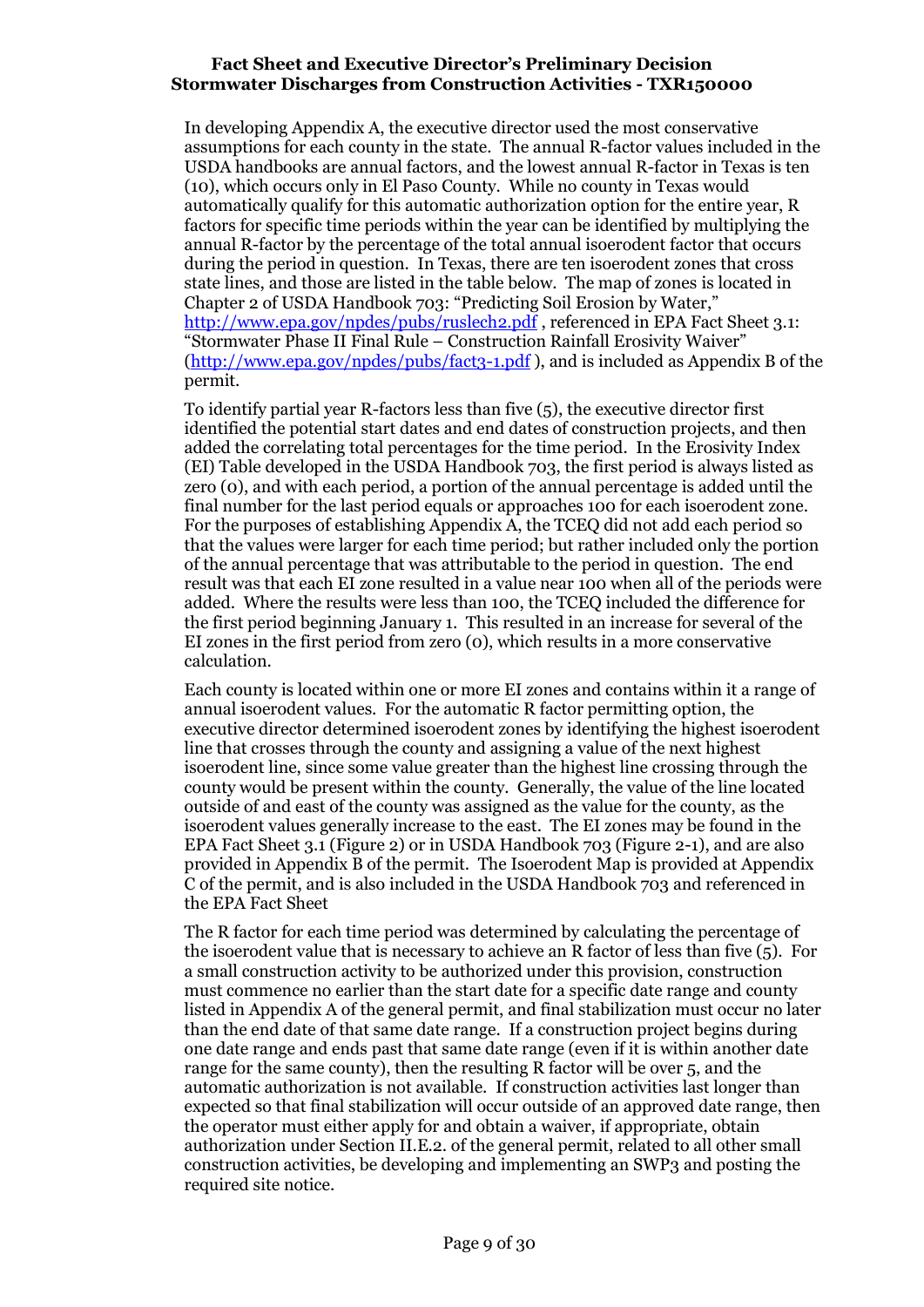Two example calculations are shown below:

Example No. 1: In El Paso County, the highest annual isoerodent value is ten (10), and El Paso County is located in EI Zone No. 92.

In order to determine the portion of the isoerodent value (referred to below as "x") that would result in an R factor less than 5, the executive director divided the maximum allowable R-factor, five  $(5)$ , by the annual isoerodent value. Then the result was multiplied by 100 to correct for percentage.

 $x < (5 / 10)^* 100$ 

 $x < 50$ 

To achieve an R factor less than five (5) in El Paso County, the EI from Zone 92 (see table below) must be less than 50 when subtracting the value for the start date from the value for the end date, for any period of construction. This is possible for several ranges of dates in the county, and those date ranges are listed in Appendix A.

Example No. 2: In Dallas County, the highest annual isoerodent value for the county is 350, and Dallas County is located in zone 97.

 $x < (5 / 350) * 100$ 

 $x < 1.43$ 

To achieve an R factor less than five (5) in Dallas County, the EI from Zone 97 (see table below) must be less than 1.43 when subtracting the value for the start date from the value for the end date, for any period of construction. There are no ranges of dates in the county that meet these criteria, and therefore construction sites in Dallas County would not qualify for this automatic authorization.

## **Table of Erosivity Indices (EI) for EI Zones in Texas:**

| EI# | 1/16     | 1/31 | 2/15     |    | 3/16 | 3/31 | 4/15 | $4/30\,5/15$ |    | 5/30 |    | $6/14$ 6/29 7/14 |    | 7/29 | 8/13 | 8/28 | 9/12 | 9/27 |    |    |    | 10/1210/2711/1111/2612/1112/31 |     |     |
|-----|----------|------|----------|----|------|------|------|--------------|----|------|----|------------------|----|------|------|------|------|------|----|----|----|--------------------------------|-----|-----|
| 89  |          |      | 2        |    |      |      |      | 8            | 27 | 38   | 48 | 55               | 62 | 69   | 76   | 83   | 90   | 94   | 97 | 98 | 99 | 100                            | 100 | 100 |
| 90  |          |      | 3        |    | b    | 8    | 13   | 21           | 29 | 37   | 46 | 54               | 60 | 65   | 69   | 74   | 81   | 87   | 92 | 95 | 97 | 98                             | 99  | 100 |
| 91  | $\Omega$ | 0    | $\Omega$ |    |      |      | 2    | 6            | 16 | 29   | 39 | 46               | 53 | 60   | 67   | 74   | 81   | 88   | 95 | 99 | 99 | 100                            | 100 | 100 |
| 92  |          |      |          |    |      |      | 2    | h            | 16 | 29   | 39 | 46               | 53 | 60   | 67   | 74   | 81   | 88   | 95 | 99 | 99 | 100                            | 100 | 100 |
| 93  |          |      | 2        | 3  |      | 6    | 8    | 13           | 25 | 40   | 49 | 56               | 62 | 67   | 72   | 76   | 80   | 85   | 91 | 97 | 98 | 99                             | 99  | 100 |
| 94  |          |      |          | h  | 8    | 10   | 15   | 21           | 29 | 38   | 47 | 53               | 57 | 61   | 65   | 70   | 76   | 83   | 88 | 91 | 94 | 96                             | 98  | 100 |
| 95  |          |      | 5        |    | Q    | 11   | 14   | 18           | 27 | 35   | 41 | 46               | 51 | 57   | 62   | 68   | 73   | 79   | 84 | 89 | 93 | 96                             | 98  | 100 |
| -96 |          |      | 6        |    | 12   | 17   | 23   | 30           | 37 | 43   | 49 | 54               | 58 | 62   | 66   | 70   | 74   | 78   | 82 | 86 | 90 | 94                             | 97  | 100 |
| 97  |          |      | 5        |    | 10   | 14   | 20   | 28           | 37 | 48   | 56 | 61               | 64 | 68   | 72   | 77   | 81   | 86   | 89 | 92 | 95 | 98                             | 99  | 100 |
| 106 |          |      |          | 13 |      | 21   | 27   | 33           | 38 | 44   | 49 | 55               | 61 | 67   | 71   | 75   | 78   | 81   | 84 | 86 | 90 | 94                             | 97  | 100 |

If an operator cannot meet the automatic authorization option, then a waiver calculation may be performed to determine if the site-specific R-factor is less than five (5) for a small construction site. The waiver option is described below.

2. Low Rainfall Erosivity Waiver (LREW) Option: A small construction site operator may calculate a site-specific R-factor and apply to the TCEQ for a permit waiver (LREW). The R-factor would be calculated using site-specific location information to determine the specific isoerodent line to be used in the calculation. The operator may utilize the table in the previous section of this fact sheet to calculate the isoerodent values for the specific zone where the site is located. Alternatively, the operator may reference EPA Fact Sheet 3.1 or USDA Handbook 703. The map of Isoerodent lines is also provided as Appendix C of the general permit. An operator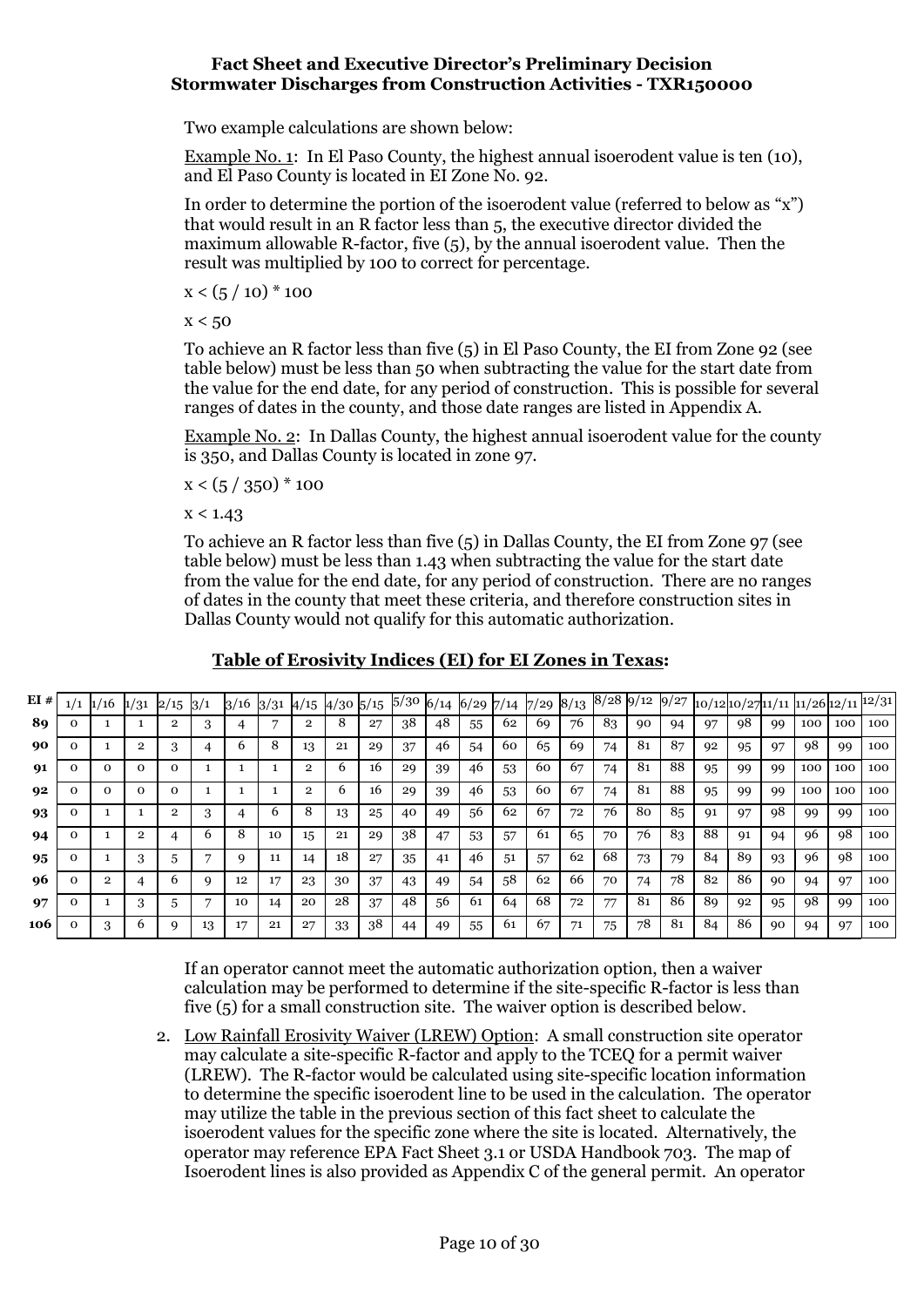can identify the specific isoerodent line that relates to the site's location, rather than utilizing the most conservative line that was used to develop Appendix A of the general permit.

This waiver may be an important option for shorter duration projects in counties that are located in high isoerodent areas, and may also be important for longer duration projects located in portions of counties that have a lower isoerodent value than the conservative protocol that was utilized to develop Appendix A of the general permit.

The operator may calculate a site-specific R-factor using the steps outlined in EPA Fact Sheet 3.1: "Stormwater Phase II Final Rule – Construction Rainfall Erosivity Waiver" ([http://www.epa.gov/npdes/pubs/fact3-1.pdf\)](http://www.epa.gov/npdes/pubs/fact3-1.pdf), by using the online calculator developed by Texas A&M University: [http://ei.tamu.edu/index.html,](http://ei.tamu.edu/index.html) using an alternative mechanism that follows appropriate methodology, or by using the following steps:

- (a) Estimate the construction start date and the construction end date. The construction end date is the date that final stabilization will be achieved.
- (b) Find the EI zone from Appendix B of the general permit.
- (c) Find the EI percentage for the project period by subtracting the EI for the start date of the project from the EI of the end date using the table above. Alternatively, use the table provided in EPA Fact Sheet 2.1 or USDA Handbook 703 in a similar manner, by subtracting the start value from the end value on the table. If the project goes past January 1, add 100 to the end date EI to obtain the appropriate value.
- (d) Refer to the Isoerodent Map (Appendix C of the general permit) and interprolate the annual isoerodent value for the construction site location.
- (e) Multiply the percent value obtained in Step 3 by the annual isoerodent value obtained in Step 4. This is the R factor for the project. If the value is less than 5, then a waiver may be obtained.
- Under the waiver option, the operator must submit to the executive director a waiver form approved by the executive director, and must provide a copy of the waiver form to the operator of any MS4 that receives the discharge. The operator is not required to develop an SWP3 nor to post the waiver certification form at the entrance to the small construction site. This waiver does not authorize discharges of non-stormwater that would otherwise be required to be permitted.

## <span id="page-10-0"></span>**E. Qualifying Local Programs**

This general permit does not include by reference any qualifying local programs (see federal rules at 40 CFR  $\S$  122.44(s)); however, the permit may be amended in the future to include appropriate programs that are currently being implemented or that will be implemented in the future by regulated MS4s.

## <span id="page-10-1"></span>**V. Changes from Existing General Permit**

**A.** Included requirements for the EPA Electronic Reporting rule, effective December 21, 2015 in Part II, Section E.3.(b) & (f), Section F.1, Section G.1. & 3, and Part VIII, Section D of the permit.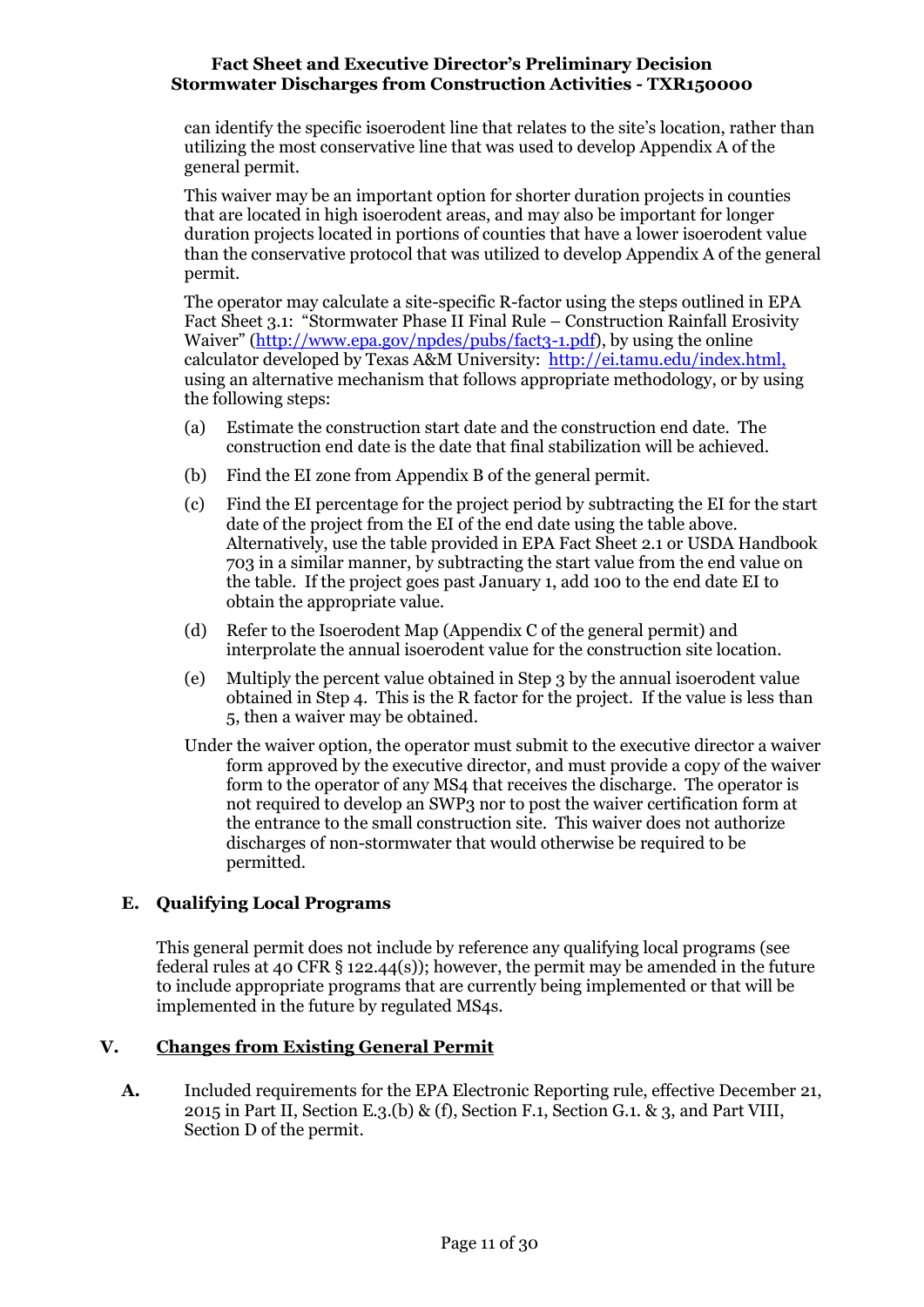- **B.** Included in Part III, Section G, the 2014 and 2015 amendments to the federal effluent limitation guidelines (ELGs) (40 CFR Part 450 - Construction and Development Point Source Category) as follows:
	- 1. §450.11 (b) Added definition of "infeasible." (Not technologically possible or economically achievable in light of best industry practices.)
	- 2.  $\S$ 450.21 (a)(1) Added requirement to minimize pollutants in discharges.
	- 3. §450.21 (a)(2) Added requirement to minimize channel and streambank erosion and scour in the immediate vicinity of discharge points.
	- 4. §450.21 (a)(6) Replaced the term "surface waters" with "Waters of the U.S." (Water in the state was placed in the permit, rather than Waters of the U.S.); Added requirement to maximize stormwater infiltration to reduce pollutant discharges, unless infeasible.
	- 5.  $§450.21$  (a)(7) Added requirement which states that minimizing soil compaction not required where the intended function of a specific area dictates that it is compacted.
	- 6.  $\S$ 450.21 (a)(8) Added requirement which states that a permittee must preserve topsoil, unless infeasible. The requirement also states that preserving topsoil is not required where the intended function of a specific area of a site dictates that the topsoil will be disturbed or removed.
	- 7. §450.21 (b) –Added requirement which states that stabilization (in arid, semiarid, and drought-stricken areas) must be completed within a period of time as specified by the permitting authority. The requirement also states that in limited circumstances, stabilization may not be required if the intended function of a specific area of the site necessitates that it remain disturbed.
- **C.** Revised the benchmark monitoring level for Total Suspended Solids (TSS) in the permit from 100 milligrams per Liter (mg/L) to 50 mg/L in discharges of stormwater from concrete batch-mixing plants covered under the permit. This change is consistent with the benchmark monitoring level for TSS that is required for concrete manufacturers and ready-mix concrete plants in the 2016 Multi-Sector General Permit (MSGP) TXR050000.
- **D.** Revised the definition of Construction Activity in Part I, Section B of the permit to more clearly capture "other construction-related activities" (i.e., soil disturbance that can occur from stockpiling of fill material and demolition), construction support activity, and any soil disturbance activities which have occurred in conjunction with construction-related activity and construction support activity.
- **E.** Added definitions for of Construction-Related Activity, Construction Support Activity, Low Rainfall Erosivity Waiver (LREW), and Thawing Conditions, to Part I.B of the permit, based on EPA comments.
- **F.** Added contact information for TCEQ Water Program Manager (Edwards Aquifer Program).
- **G.** Revised the definitions for Facility or Activity, Impaired Water, Notice of Termination, Permittee, Primary Operator, Secondary Operator, Receiving Water, Stormwater Associated with Construction activity, and Surface Water in the State in Part I.B of the permit to provide clarity to existing requirements.
- **H.** Revised Part II. Section A.2 [Discharges of Stormwater Associated with Construction Support Activities] of the permit to reference the definition for Construction Support Activities, remove language that was included in the definition, and add clarifying language as to construction support activities that can or cannot be authorized under the permit. Clarified language is based on EPA comments.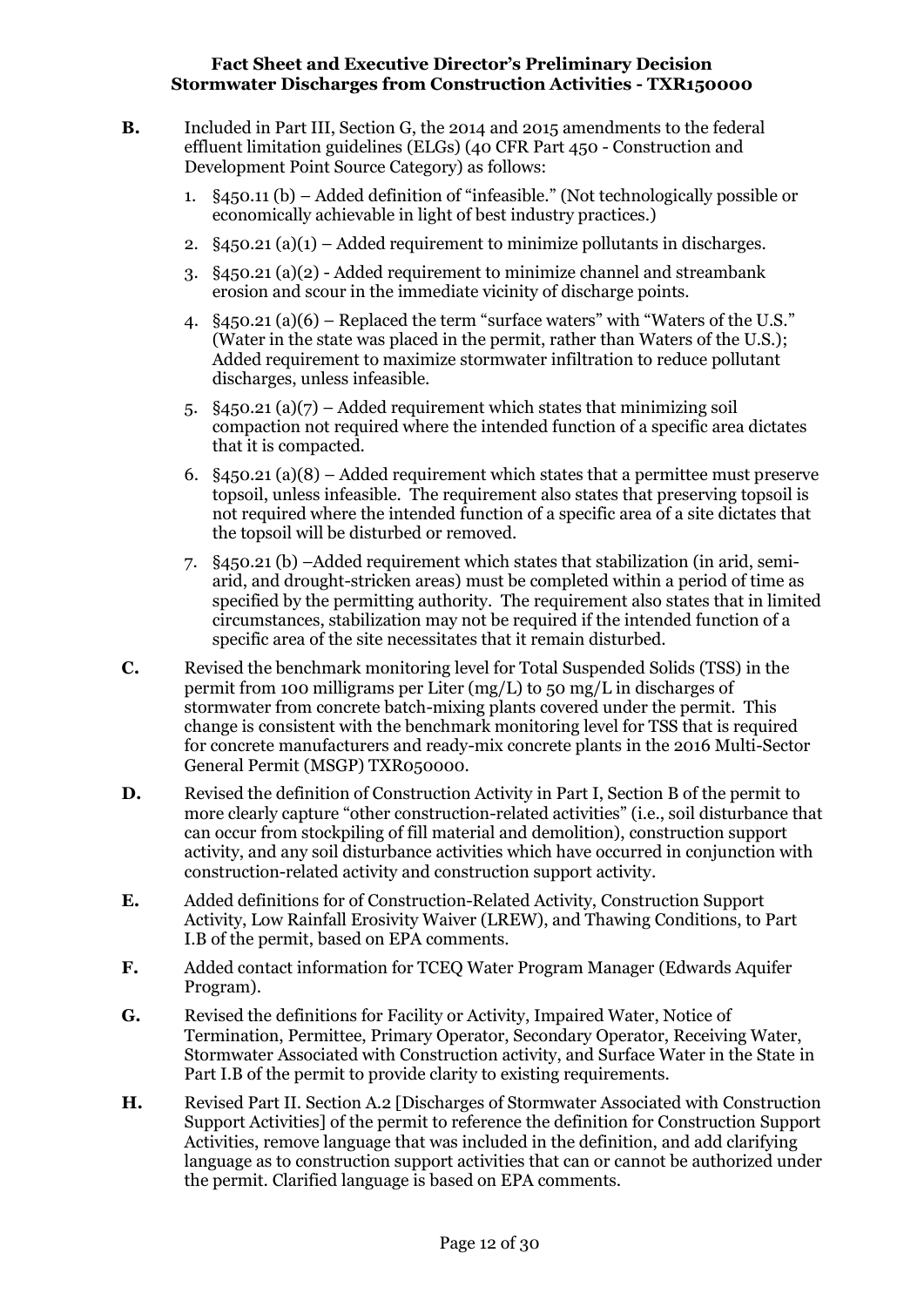- **I.** Clarified in Part I, Section B and in Part II, Section C.4 that impaired waters are those waterbodies that are listed in the *Texas Integrated Report of Surface Water Quality* as category 4 or 5 and waterbodies listed on the Clean Water Act §303(d) list.
- **J.** Revised the permit to clarify the limitations for permit coverage of construction activities related to oil and gas production in Part II, Section C.9. to be consistent with the language in the 2016 Multi-Sector General Permit (MSGP, TXR050000) and to clarify when facilities qualify to obtain coverage under the TCEQ's CGP and when they are under EPA jurisdiction and revise the title of the paragraph. Additional information from the MOU was included based on EPA comments.
- **K.** Revised Part II, Section E.1 to clarify requirements for operators of small construction activities with low potential for erosion.
- **L.** Added clarifications to Part II, Sections E.1.(e) and E.2.(c) regarding redacted signatures for small construction site notices and to and Part II, Section E.3.(f) secondary operator site notices for large construction sites.
- **M.** Revised Part II, Section E.2 of the permit to clarify requirements for automatic authorization for small construction activities.
- **N.** Added clarification language in Part II, Section E.3 for the requirements of primary operators of large construction activities related to SWP3 development and implementation, NOI submittal, operational control, as well clarification language for secondary operator site notices.
- **O.** Added clarification in Part II, Section E.5 regarding provisional and effective date of coverage.
- **P.** Added clarification in Part II, Section E.6 regarding Notice of Change (NOC) requirements.
- **Q.** Added clarification in Part II, Section F.1 and F.2 regarding NOT requirements based on EPA comments.
- **R.** Added clarifications in Part II, Section F.3 of the permit regarding termination of coverage for small construction sites and secondary operators for large construction sites.
- **S.** Added clarifications in Part II, Section F.4 of the permit about the requirements for operators of large and small construction projects, when changes in operational control occur.
- **T.** Reorganized the requirements and provided clarification for discharging and disposing non-stormwater when under a LREW, located in Part II, Section G.1 of the permit.
- **U.** Added clarifications in Part II, Section G.4(b) regarding construction activity extending beyond waiver period.
- **V.** Revised requirement language in Part II, Section H.3 (Individual Permit Required) of the permit to clarify that an applicant who owns or operates a facility classified as an "unsatisfactory performer" is entitled to a hearing before the Commission prior to denial or suspension of authorization (pursuant to the October 23, 2013 Commissioner's Order on the Livestock Manure Composting General Permit, WQG200000, based on TWC §26.040(h)).
- **W.** Revised requirement language in Part II, Section H (Alternative TPDES Permit Coverage) of the permit to be consistent with the 2016 MSGP.
- **X.** Language was added to Part II, Section E.5.(d) of the permit that provides clarification about how all active authorizations for large construction have a 90-day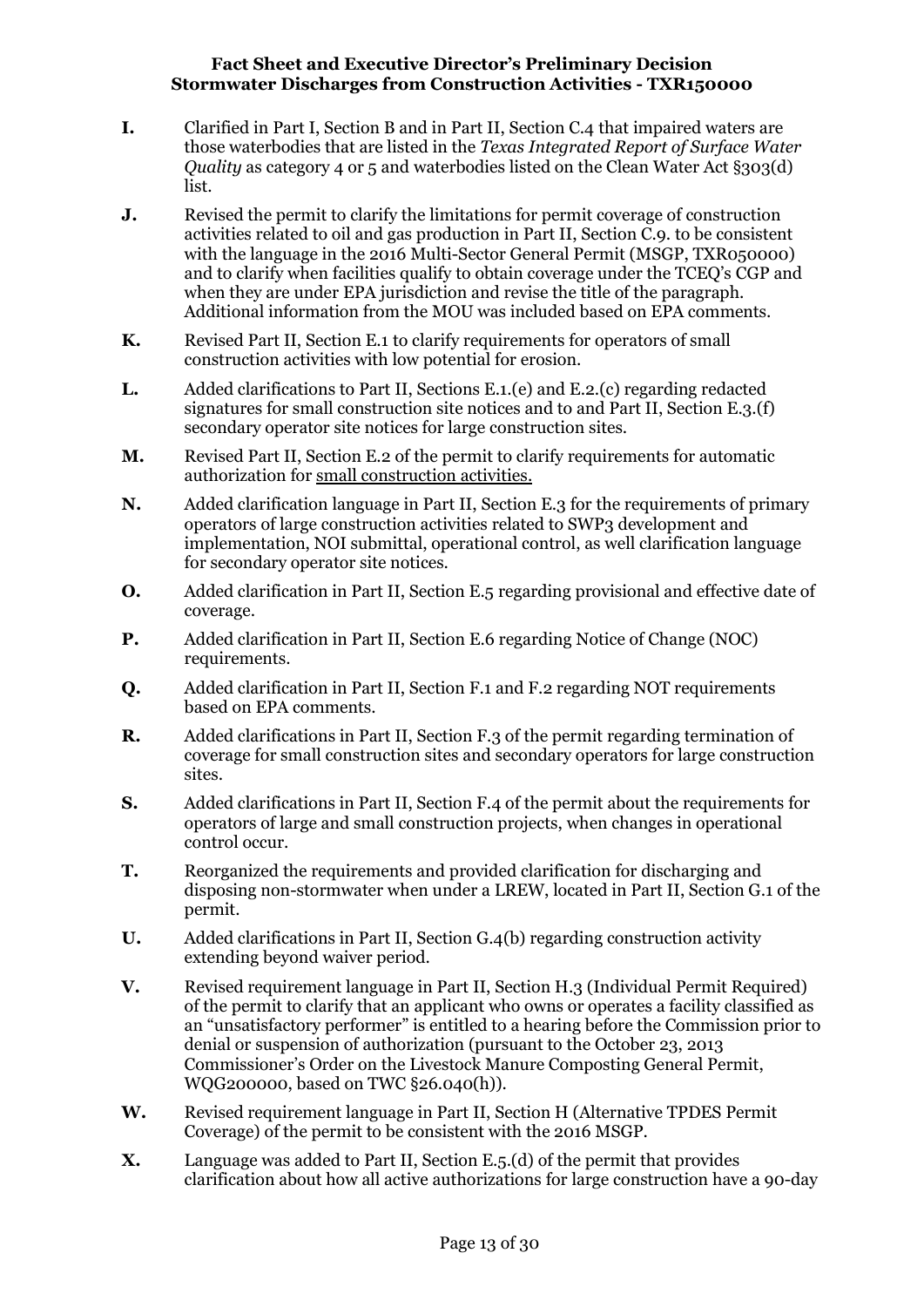grace period to be renewed when the current permit expires and is replaced by the newly issued permit. The language also clarifies the deadlines for coverage for both small and large construction activities.

- **Y.** Revised the first paragraph of Part III to include anti-degradation language consistent with the federal rules located in 40 CFR  $\S$ 122.44(d)(1).
- **Z.** Revised language in Part III, Section A regarding requirements for a shared SWP3.
- **AA.** Added language in Part III, Sections B.1.(d) and B.2.(d) to clarify primary and secondary operator responsibilities when operational control changes.
- **BB.** Revised requirement language in Part III, Sections D.2 to clarify requirements for site notices.
- **CC.** Revised language in Part III, Sections E to clarify who can be authorized to perform inspections and investigations at a construction site.
- **DD.** Revised the requirement language in Part III, Section F, first paragraph of the permit, to clarify that a SWP3 is required to be developed and implemented by primary operators of small and large activities.
- **EE.** Revised language in Part III, Section F.1.(d) and F.1.(g)(v) to clarify what must be included in the SWP3.
- **FF.** Revised language in Part III, Section F.1.(k) of the permit to indicate that both the written (printed) provisional and non-provisional authorizations for primary operators of large construction sites must be present in the SWP3.
- **GG.** Revised the content of the requirement language in Part III, Sections F.1.(l) and (m) of the permit to include areas of where construction support activities would occur.
- **HH.** Revised language in Part III, Section F.2.(b) of the permit to provide additional clarification of the following: that the requirement applies to large and small construction activities; the erosion and stabilization controls used by a permittee must comply with requirements in Part III.G of the permit; the description of the erosion controls and stabilization measures in the SWP3 must include a schedule of when the practices will be implemented; and that the SWP3 must ensure that existing vegetation at the construction site is preserved where it is possible.
- **II.** Revised the content of the requirement language in Part III, Section F.2.(b)(iii)(A) of the permit to provide additional clarification about vegetative stabilization during frozen conditions.
- **JJ.** Revised the content of the requirement language in Part III, Section F.2.(b)(iii)(B) of the permit to provide additional clarification for the following: arid and semi-arid areas, drought-stricken conditions, and erosion control and vegetative stabilization controls.
- **KK.** Revised language in Part III, Section F.3. of the permit by adding (a) and (b) related to operator responsibilities for installation and maintenance measures.
- **LL.** Revised language in Part III, Section F.4.(c) regarding the description of pollutant sources.
- **MM.** Added requirements in Part III, Section F.4.(g) regarding waterbodies impaired for PCBs.
- **NN.** Revised the language and formatting Part III, Section F.7.(a) regarding personnel requirements for performing inspections.
- **OO.** Revised the language and formatting Part III, Section F.7.(b) for inspections of construction sites that are consistent with the 2017 EPA CGP.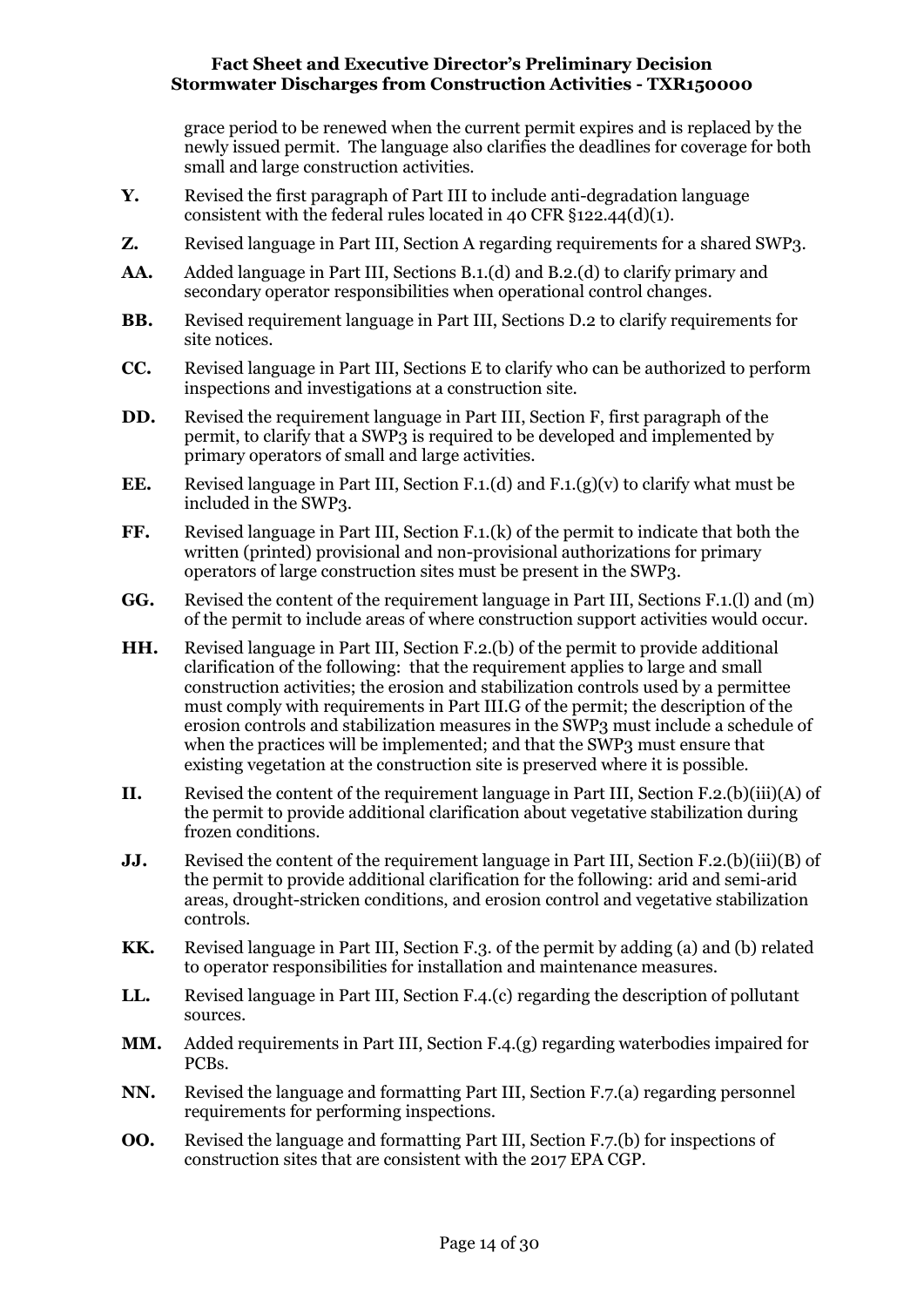- **PP.** Revised and clarified language and formatting Part III, Section F.7.(c) of the permit with requirements for inspection frequencies
- **QQ.** Revised and clarified language and formatting Part III, Section F.7.(d) of the permit with requirements for inspections of linear construction sites.
- **RR.** Revised and clarified language and formatting Part III, Section F.7.(f) of the permit with requirements for inspection reports and completion of reports within 24-hours following the inspection.
- **SS.** Moved permit requirements for revisions to the SWP3 to Part III. Section F.7.(g) of the permit for sequential consistency.
- **TT.** Added requirements to Part III, Section G.4 for minimizing the exposure of waste materials.
- **UU.** Removed the term "trucks" and the phrase"(See Part V of the general permit)" from Part III, Section G.5.(a) of the permit.
- **VV.** Added the prohibited discharge of "Toxic or hazardous substances from a spill or other release" to the list of prohibited discharges located in Part III, Section G.5.(e).
- **WW.** Revised the first paragraph of Part IV of the permit to clarify authorized discharges of stormwater runoff from concrete batch plants at a construction site.
- **XX.** Added a footnote to the benchmark monitoring table for concrete batch plants, located in Part IV, Section A, to clarify the need for laboratory requirements and the sufficiently sensitive methods for analysis.
- **YY.** Revised the first paragraph of Part IV, Section B of the permit to clarify that applicable requirements for the SWP3 located in Part III.F.7. of the general permit are also required in conjunction with the requirements listed in Part IV, Section B.
- **ZZ.** Revised Part IV, Section B.1 of the permit to clarify that the permittee must include BMPs in the SWP3 for non–stormwater discharges from concrete batch mixing plants, as applicable.
- **AAA.** Revised the inspection frequency in Part IV, Section B.2.(c) of the permit to be consistent with the inspection frequencies and requirements for construction-related support activities at active and inactive facilities, located in Part III.F.7(c)(i).
- **BBB.** Revised the first paragraph of Part V, Section B of the permit to clarify that land disposal of washout from concrete trucks is authorized under the general permit and discharge to water in the state is prohibited.
- **CCC.** Revised Part V, Section A thru D of the permit to clarify that surface waters are surface water in the state.
- **DDD.** Revised Part VI, Retention of Records, to also reference Part II, Section F.1.
- **EEE.** Part VII, Sections A and B were revised to properly indicate references to the following: federal Clean Water Act and the Texas Water Code; the Texas Administrative code; and the Code of Federal Regulations for modifying suspending reissuing, terminating, or suspending authorization under the permit.
- **FFF.** Part VII, Section J was revised to indicate that the permittee is also required to comply with the monitoring requirements in 40 CFR §122.41(j).
- **GGG.** Part VII, Section K was added to include a requirement for the permittee to perform analysis in a manner that complies with the rules located in 40 CFR §136.1(c) and 40 CFR §122.44(i)(1)(iv).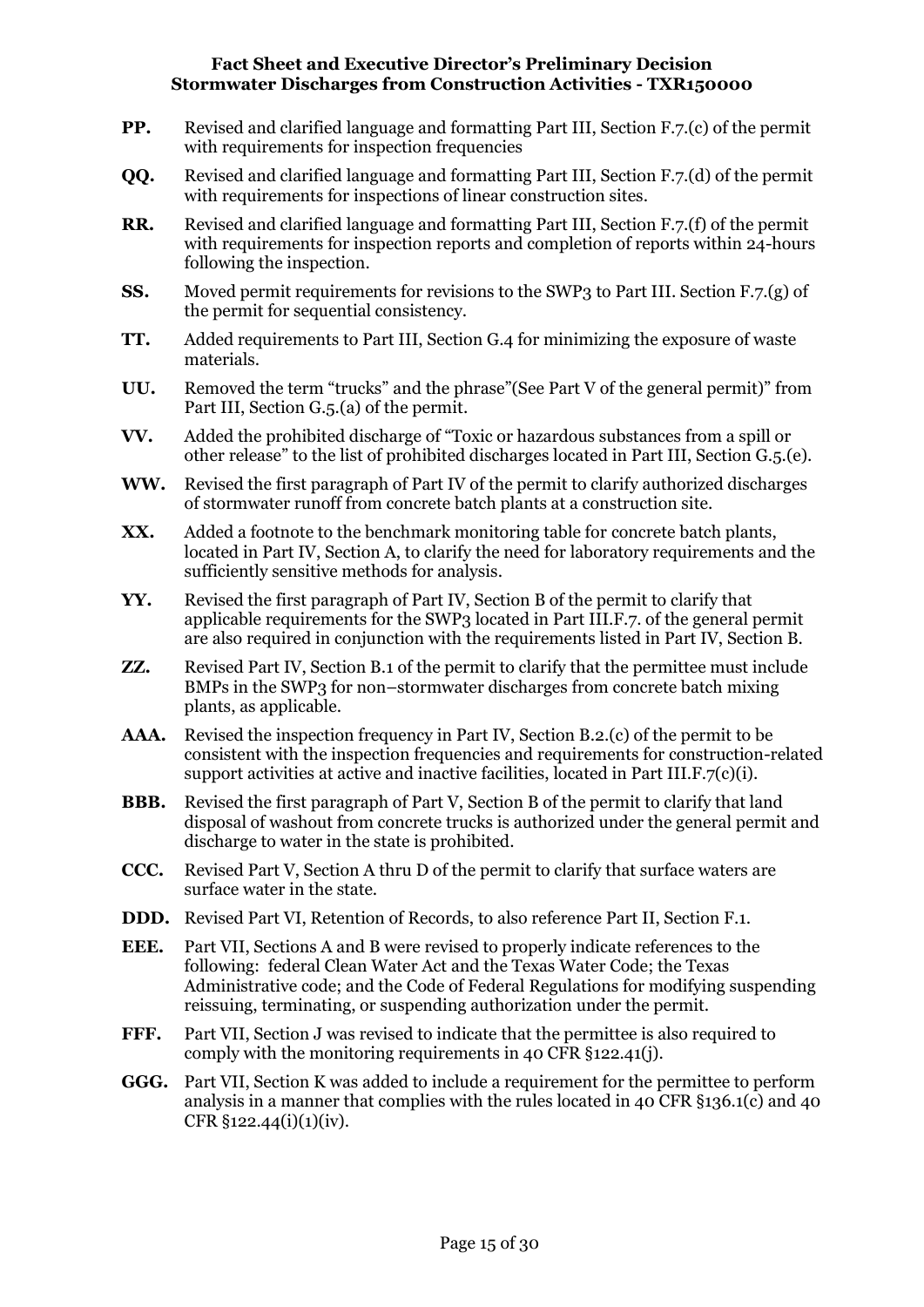## <span id="page-15-0"></span>**VI. Addresses**

Questions concerning this general permit may be sent to:

TCEQ, Stormwater & Pretreatment Team Leader Wastewater Permitting Section (MC 148) P.O. Box 13087 Austin, Texas 78711-3087 (512) 239-4671 [swgp@tceq.texas.gov](mailto:swgp@tceq.texas.gov)

**Comments regarding the proposed general permit during the public comment period must be submitted either by mail to the following address, by facsimile (fax) followed by mail, or electronically as described below (please refer to the public notice for official instructions):**

By Mail: TCEQ, Chief Clerk's Office (MC-105) P.O. Box 13087 Austin, Texas 78711-3087

By Fax: (512) 239-3311\*

\*Fax must be followed by hard copy in mail to CCO at address above within three days of fax date.

Electronically: www10.tceq.texas.gov/epic/ecmnts/

### **Questions regarding public comments should be directed to CCO: (512) 239- 3300**

Supplementary information on this Fact Sheet is organized as follows:

- VII. Legal Basis
- VIII. Regulatory Background
- IX. Permit Coverage
- X. Technology-Based Requirements
- XI. Water Quality-Based Requirements
- XII. Monitoring
- XIII. Procedures for Final Decision
- XIV. Administrative Record

### <span id="page-15-1"></span>**VII. Legal Basis**

Texas Water Code (TWC) §26.121 makes it unlawful to discharge pollutants into or adjacent to water in the state except as authorized by a rule, permit, or order. TWC §26.027 authorizes the commission to issue permits and amendments to permits for the discharge of waste or pollutants into or adjacent to water in the state. TWC §26.040 provides the commission with authority to amend rules adopted under TWC §26.040 prior to amendment of the statute by House Bill (H.B.) 1542 in the  $75<sup>th</sup>$  Legislature, 1997, and to authorize waste discharges by general permit. On September 14, 1998, the TCEQ received authority from the U.S. Environmental Protection Agency (EPA) to administer the TPDES program. The commission and the EPA have signed a Memorandum of Agreement (MOA) that authorizes the administration of the TPDES program by the commission as it applies to the State of Texas.

Clean Water Act (CWA), Parts 301, 304, and 401 and 33 United States Code (USC), Parts 1331, 1314, and 1341 include provisions that state that NPDES permits must include effluent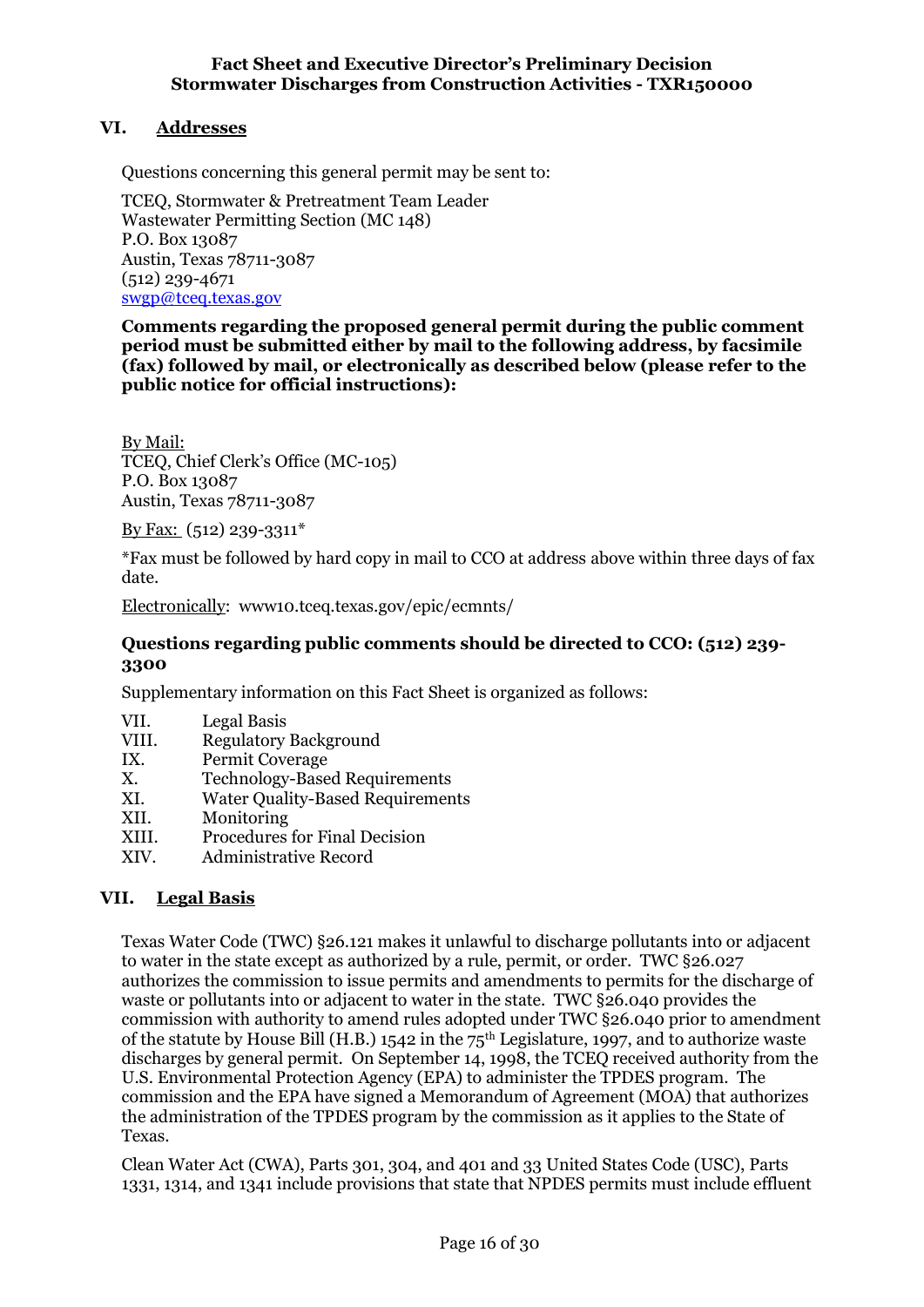limitations requiring authorized discharges to: meet standards reflecting levels of technological capability; comply with EPA-approved state water quality standards; and comply with other state requirements adopted under authority retained by states under CWA Part 510, and 33 USC Part 1370.

## <span id="page-16-0"></span>**VIII. Regulatory Background**

In 1990, EPA promulgated rules establishing Phase I of the NPDES stormwater program. Among other discharges, Phase I addresses discharges from large construction activities disturbing five acres or more of land. The Phase I NPDES stormwater rule identifies eleven (11) categories of industrial activity in the definition of "stormwater discharges associated with industrial activity" that must obtain an NPDES permit. Category  $(x)$  of this definition is construction activity, commonly referred to as "large"construction activity. Under category (x), the Phase I rule requires all operators of construction activities disturbing five acres or greater of land to apply for an NPDES stormwater permit before beginning construction. Operators of sites disturbing less than five acres are also required to obtain a permit if their activity is part of a "larger common plan of development or sale" with a planned disturbance of five acres or greater. "Disturbance" refers to exposed soil resulting from activities such as clearing, grading, and excavating. Construction activities can include road building, construction of residential houses, office buildings, industrial sites, or demolition.

In 1992, the US Court of Appeals for the Ninth Circuit remanded portions of the existing Phase I stormwater regulation to the EPA. The remanded portions related to the category  $(x)$ of stormwater discharges associated with industrial activity, specifically, discharges from large construction activity (NRDC v. EPA, 966 F.2d at 1292). EPA responded to the Court's decision by designating stormwater discharges from construction activity disturbing less than five acres as sources that should be regulated to protect water quality. The Phase II Rule designated those sources as "stormwater discharges associated with *small construction*  activity," rather than as another category under "stormwater associated with *industrial*  activity." Phase II of the NPDES stormwater program requires authorization for small site construction activities disturbing between one and five acres. Phase II rules were final on December 8, 1999 and required authorizations be issued by March 10, 2003.

The Stormwater Phase II Rule automatically designated, as small construction activity under the NPDES stormwater permitting program, all operators of construction site activities that result in a land disturbance of equal to or greater than one and less than five acres. Site activities disturbing less than one acre are also regulated as small construction activity if they are part of a larger common plan of development or sale with a planned disturbance of equal to or greater than one acre and less than five acres, or if they are designated by the NPDES permitting authority.

On September 14, 1998, the TCEQ received authority to administer the NPDES permit program in Texas (the TPDES program), for those discharges under the regulatory authority of the commission. Under the MOA between the two agencies, EPA agreed to continue to administer the construction stormwater general permit until the July 7, 2003 expiration date. The original TPDES CGP was issued on March 5, 2003 and expired on March 5, 2008. The current CGP was issued on February 19, 2013, effective on March 5, 2013, and will expire on March 5, 2018. This proposed general permit would continue authorization for regulated construction activities in Texas for five years from the effective date of the renewed permit. The commission expects to reissue this general permit prior to the expiration date of the current permit, in which case the renewed permit would supersede and replace the existing permit.

On December 1, 2009, the EPA published ELGs and new source performance standards (NSPS) in 40 CFR Part 450, to control the discharge of pollutants from construction sites. All construction sites required to obtain permit coverage were required to implement a range of erosion and sediment controls and pollution prevention measures. The ELGs included a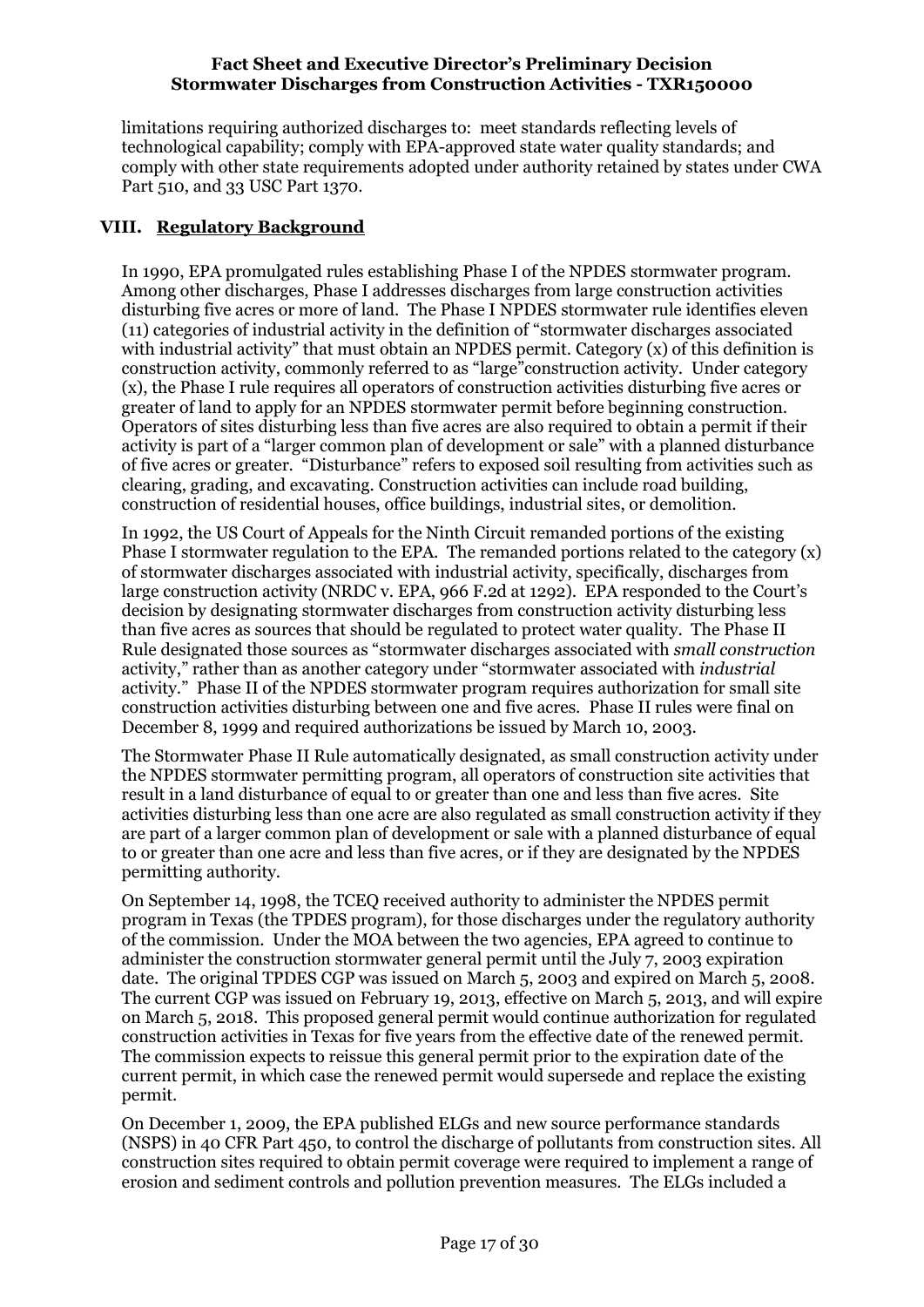numeric effluent limititation for turbidity of 280 nephelometric turbidity units (NTU). Subsequently the EPA withdrew the limit to correct a calculation error that was identified in petitions filed by the Small Business Administration and the National Association of Homebuilders. On January 4, 2011, the EPA stayed indefinitely the turbidity effluent limit of 280 NTU in order to seek additional treatment performance data from construction and development sites before proposing a revised numeric turbidity limit. On February 16, 2012, the EPA issued their 2012 CGP which includes the new Construction and Development ELGs. The EPA CGP does not include the numeric effluent limitation for turbidity. The EPA amended the federal Construction and Development ELGs located in 40 CFR §§ 450.11, 450.21, and 450.22 and posted in the Federal Register**,** Volume 79, Number 44, on Thursday, March 6, 2014 and to 40 CFR § 450.22, which was posted in the *Federal Register, Volume 80, Number 85*, *on Monday May 4, 2015*. The amendments add the definition of "infeasible" in 40 CFR  $\S$  450.11; revise the narrative limitations in paragraphs (a)(1), (a)(2), (a)(6), (a)(7), (b), and (d)(2) of 40 CFR  $\S$  450.21; add narrative limitations in paragraph (a)(8) to 40 CFR § 450.21; and make amedments to lift the indefinite stay on paragraphs (a) and (b) and remove and reserve paragraphs (a) and (b) of 40 CFR § 450.22.

## <span id="page-17-0"></span>**IX. Permit Coverage**

**A.** The proposed general permit would apply to discharges of stormwater runoff associated with construction activities, stormwater runoff associated with certain other supporting industrial activities, and certain non-stormwater discharges, into Waters of the United States. The general permit specifies which facilities are eligible for authorization by the general permit, which must be authorized by an alternative individual or general permit, and the specific conditions that must be met in order to be excluded from the requirement to develop an SWP3 and from the requirement to submit a notice of intent. The guidelines for small site construction activities were published in the *Federal Register* on December 8, 1999 (64 FR 68722).

The general permit defines large and small construction activities, and includes requirements for both. The general permit specifies that a smaller project is regulated if it is part of a larger common plan of development or sale that will disturb one or more acres. A common plan of development or sale is defined in the permit as a construction activity that is completed in separate stages, separate phases, or in combination with other construction activities, that is identified by the documentation for the construction project that identifies the scope of the project. A common plan of development does not necessarily include all construction projects within the jurisdiction of a public entity (e.g., a city or university). Construction of roads or buildings in different parts of the jurisdiction would be considered separate "common plans," with only the interconnected parts of a project being considered part of a "common plan" (e.g., a building and its associated parking lot and driveways, airport runway and associated taxiways, a building complex, etc.). Where discrete construction projects occur within a larger common plan of development or sale but are located ¼ mile or more apart, and the area between the projects is not being disturbed, each individual project can be treated as a separate plan of development or sale, provided that any interconnecting road, pipeline or utility project that is part of the same "common plan" is not included in the area to be disturbed.

An example of a smaller construction project that is regulated under the general permit would include the building of single houses on lots of a quarter-acre each within a larger residential development of 5 or more acres. Any primary operator constructing single homes within that development would be regulated as an operator of a large construction activity, and required to develop an SWP3 and submit an NOI. If the development was generally completed, then a builder may be able to look at the size of the remaining area to be disturbed in determining the size of the larger common plan of development or sale by answering a two part question. First, was the original plan, including modifications, ever substantially completed with less than one acre of the original "common plan of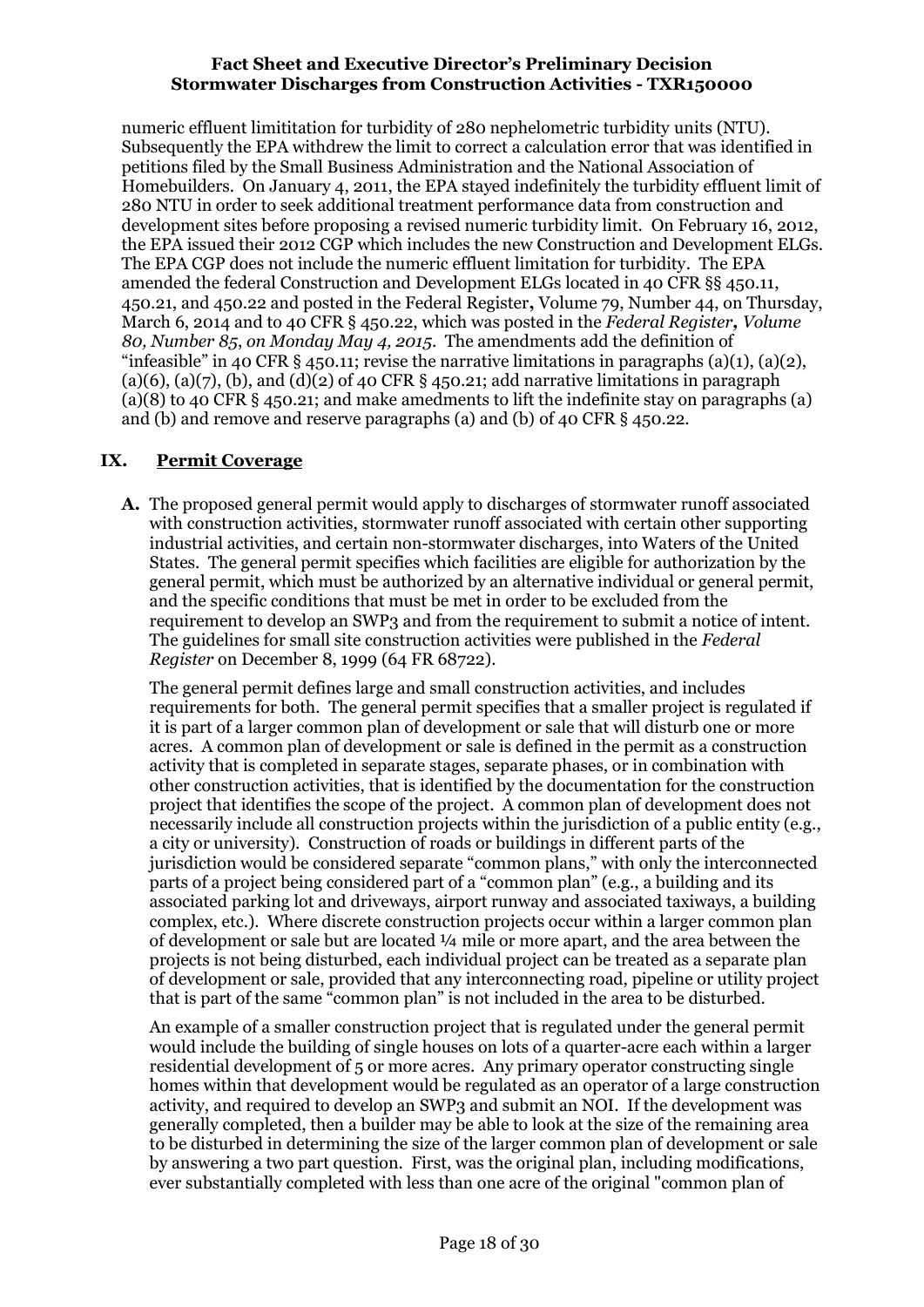development or sale" remaining (e.g., <1 acre of the "common plan" was not built out at the time)? If so, then was there a clearly identifiable period of time with no on-going construction, including meeting the criteria for final stabilization? If the answer to both of the questions is "yes," then it would be appropriate to consider the new project of less than one acre as a new common plan of development. Another example of a "new" common plan of development or sale would be the addition of a swimming pool, fence, or similar addition to a lot by a homeowner after having purchased the lot. Even if the rest of the homes have not been built, the additional construction by the homeowner would be its own common plan unless it was specifically delineated in the plans for the overall development.

**B.** A primary operator seeking authorization to discharge stormwater runoff from a large construction site under this general permit must submit a completed NOI on a form approved by the executive director, and must also complete the required site notice and post the notice at the construction site. The NOI shall include, at a minimum, the legal name and address of the construction site operator, the facility name and address, a specific description of the site location, (including the street address, if applicable, and county), the type of construction occurring, the name of the receiving water, and any other information requested by the executive director. A secondary operator of a large construction site and an operator of a small construction site seeking authorization under this permit must complete the applicable site notice and post the notice at the construction site.

Applicants can locate information regarding the classified segment(s) receiving the discharges from the construction site in the "Atlas of Texas Surface Waters" or the TCEQ's Surface Water Quality Viewer, at the following TCEQ web addresses. These documents include identification numbers, descriptions, and maps:

Atlas of Texas Surface Waters:

<http://www.tceq.texas.gov/publications/gi/gi-316/index.html>

Surface Water Quality Viewer:

<http://www.tceq.texas.gov/waterquality/monitoring/viewer.html>

Applicants can find the latest EPA-approved list of impaired water bodies (the Texas 303(d) List) at the following TCEQ web address:

[http://www.tceq.texas.gov/waterquality/assessment/305\\_303.html](http://www.tceq.texas.gov/waterquality/assessment/305_303.html)

- **C.** Submission of an NOI or signing of the required site notice is an acknowledgment that the conditions of the general permit are applicable to the proposed discharges and that the applicant agrees to comply with the conditions of the general permit. Provisional authorization to discharge under the terms and conditions of the general permit begins seven (7) days after a completed paper NOI is postmarked for delivery to the TCEQ, or immediately upon receipt of confirmation by TCEQ of an administratively complete NOI submitted electronically, unless otherwise specified in the general permit. If submitting a paper copy of the NOI, the NOI must be mailed to the address indicated on the NOI form. Effective September 1, 2018, all NOIs will be required to be submitted to the TCEQ electronically. Following review of the NOI, the executive director will either confirm coverage by providing a notification and an authorization number to the applicant or notify the applicant that coverage under this general permit is denied. Operators of existing sites that are required to submit an NOI for coverage must do so within the timeframe specified in the general permit in order to maintain authorization for the construction activity. Small construction sites must post the required site notice as required in the general permit.
- **D.** Coverage under the general permit is not transferable. If the primary operator of a large construction activity changes, then the original operator must submit a paper NOT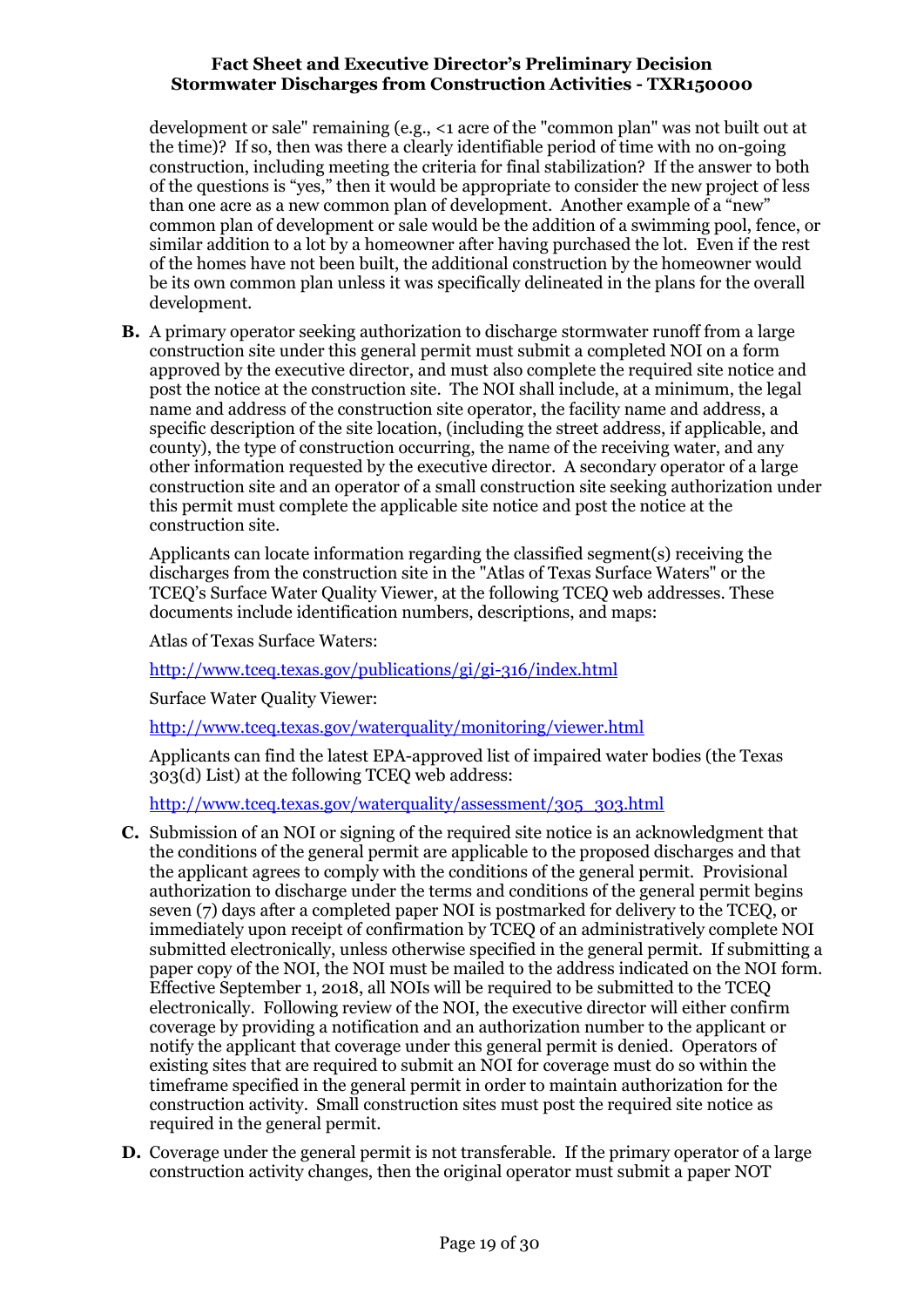within 10 days prior to the date that responsibility for operations terminates and the new operator must submit a paper NOI at least ten (10) days before assuming operational control. Authorization for a termination of authorization is immediate, upon receipt of confirmation of an NOT form submitted electronically. Provisional authorization to discharge under the terms and conditions of the general permit begins seven (7) days after a completed paper NOI is postmarked for delivery to the TCEQ, or immediately upon receipt of confirmation by TCEQ of an administratively complete NOI submitted electronically, prior to the new operator assuming operational control. A change in operator includes changes to the structure of a company, such as changing from a partnership to a corporation, or changing corporation types that changes the filing (or charter) number with the Texas Secretary of State. Operators of small construction activities and secondary operators of large construction activities must remove the original site notice for the original operator, and the new operator must post the required site notice prior to assuming operational control for the site.

- **E.** A primary operator of a large construction activity must submit current information to the executive director by submitting a Notice of Change (NOC) not later than 14 days before a change in information previously provided to the executive director in a NOI occurs (examples of changes may include changes to the operator's mailing address, a change to the project name, or an increase in the size of the project). If an NOC form is available, the operator must use the TCEQ-approved form. However, if an NOC form is not available, the operator may submit a letter requesting the change. NOC forms and letters must be signed by a person authorized to sign permit applications. An operator of a small construction activity and a secondary operator of a large construction activity may revise the information in the required site notice.
- **F.** A primary operator of a large construction activity may terminate coverage under the general permit when all construction activity has ceased by providing a NOT on a form approved by the executive director. Authorization to discharge terminates at midnight on the day that a paper NOT is postmarked for delivery to the TCEQ. If TCEQ provides for electronic submission of NOTs during the term of this permit, authorization to discharge terminates immediately following confirmation of receipt of the electronic NOT form by the TCEQ, unless otherwise specified in the general permit. Effective September 1, 2018 all NOTs will be required to be submitted to the TCEQ electronically. An operator of a small construction activity and a secondary operator of a large construction activity may terminate coverage under the general permit by removing the required site notice after final stabilization has been met.

## <span id="page-19-0"></span>**X. Technology-Based Requirements**

<span id="page-19-1"></span>**A.** Construction and Development Effluent Limitations Guidelines (ELGs), 40 CFR §§ 450.11, 450.21, 450.22, 450.23, and 450.24

Technology-based effluent limitations must be included in the proposed general permit. With regard to conventional pollutants, CWA Part 301 (b)(2)(E) requires effluent limitations based on "best conventional pollution control technology" (BCT). The BCT effluent limitations may never be less stringent than corresponding effluent limitations based on best practicable control technology (BPT), a standard applicable to similar discharges before March 31, 1989 under CWA Part 301(b)(1)(A).

The general permit includes a requirement for construction operators to comply with the federal Construction and Development ELGs outlined in 40 CFR §§ 450.11, 450.21, 450.23, and 450.24. TCEQ adopted these guidelines by reference in 30 TAC §305.541.

The general definitions (40 CFR §450.11) include the following: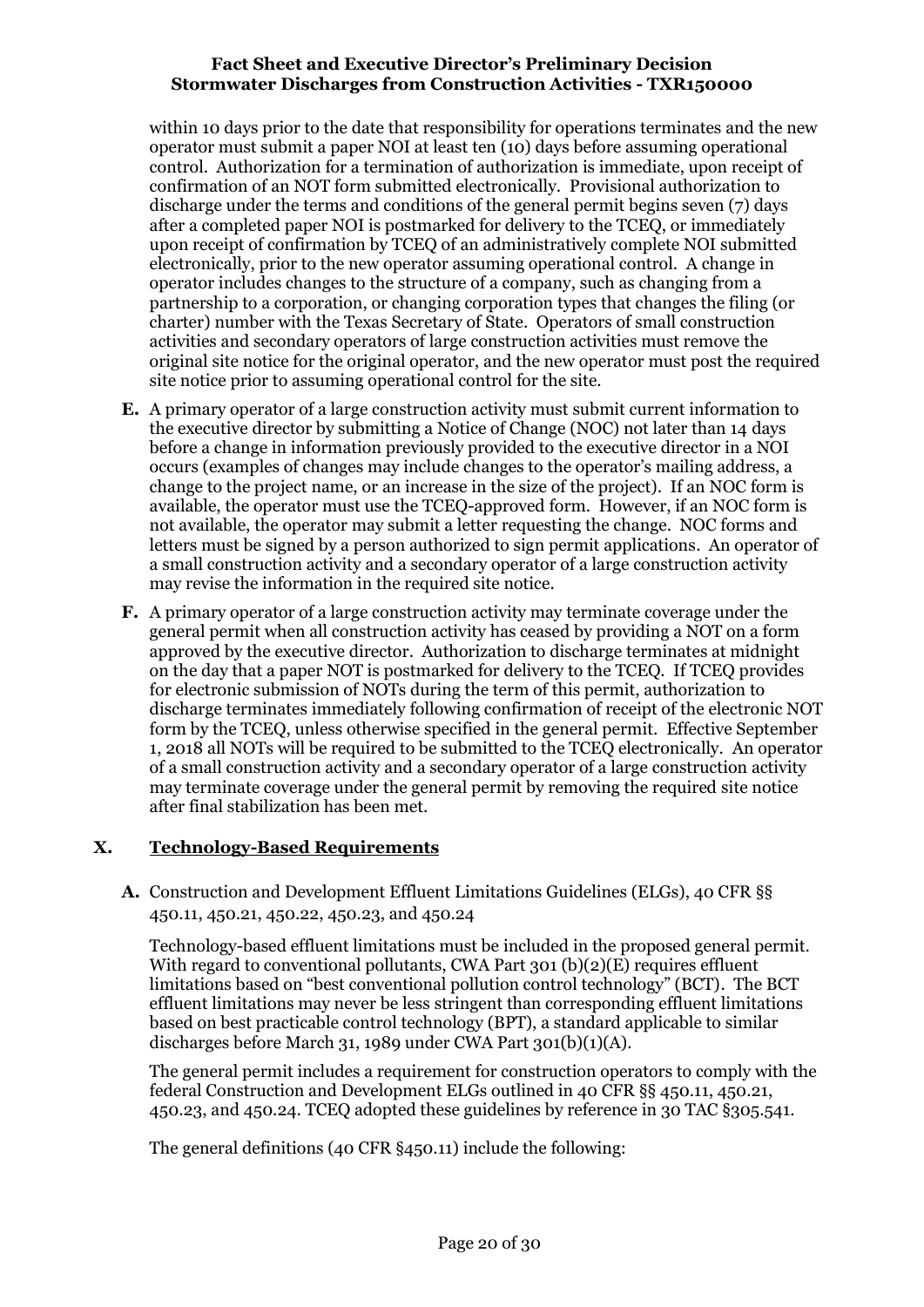- 1. *New source.* New source means any source, whose discharges are defined in 40 CFR  $122.26(b)(14)(x)$  and  $(b)(15)$ , that commences construction activity after the effective date of this rule.
- 2. *Infeasible.* Infeasible means not technologically possible, or not economically practicable and achievable in light of best industry practices.

The BPT effluent limitations (40 CFR §450.21) and BCT effluent limitations (40 CFR §450.23) are narrative in nature and are achieved through the implementation of BMPs.

Except as provided in 40 CFR §§125.30-125.32, any discharge regulated under this general permit, with the exception of sites that obtained waivers based on low rainfall erosivity, must achieve, at a minimum, the following effluent limitations representing the degree of effluent reduction attainable by application of the BPT currently available.

- 1. *Erosion and sediment controls*. Design, install, and maintain effective erosion controls and sediment controls to minimize the discharge of pollutants. At a minimum, such controls must be designed, installed, and maintained to:
	- (a) Control stormwater volume and velocity to minimize soil erosion in order to minimize pollutant discharges;
	- (b) Control stormwater discharges, including both peak flowrates and total stormwater volume, to minimize channel and streambank erosion and scour in the immediate vicinity of discharge points;
	- (c) Minimize the amount of soil exposed during construction activity;
	- (d) Minimize the disturbance of steep slopes;
	- (e) Minimize sediment discharges from the site. The design, installation and maintenance of erosion and sediment controls must address factors such as the amount, frequency, intensity and duration of precipitation, the nature of resulting stormwater runoff, and soil characteristics, including the range of soil particle sizes expected to be present on the site;
	- (f) Provide and maintain natural buffers around waters of the United States, direct stormwater to vegetated areas and maximize stormwater infiltration to reduce pollutant discharges, unless infeasible;
	- (g) Minimize soil compaction. Minimizing soil compaction is not required where the intended function of a specific area of the site dictates that it be compacted; and
	- (h) Unless infeasible, preserve topsoil. Preserving topsoil is not required where the intended function of a specific area of the site dictates that the topsoil be disturbed or removed.
	- (i) TCEQ does not consider stormwater control features (e.g., stormwater conveyance channels, storm drain inlets, sediment basins) to constitute "surface waters" for the purposes of triggering the buffer requirement in Part X.A.1.(f) above.
- 2. *Soil stabilization.* Stabilization of disturbed areas must, at a minimum, be initiated immediately whenever any clearing, grading, excavating or other earth disturbing activities have permanently ceased on any portion of the site, or temporarily ceased on any portion of the site and will not resume for a period exceeding 14 calendar days. In arid, semiarid, and drought-stricken areas where initiating vegetative stabilization measures immediately is infeasible, alternative stabilization measures must be employed as specified by the permitting authority. Stabilization must be completed within a period of time determined by the permitting authority. In limited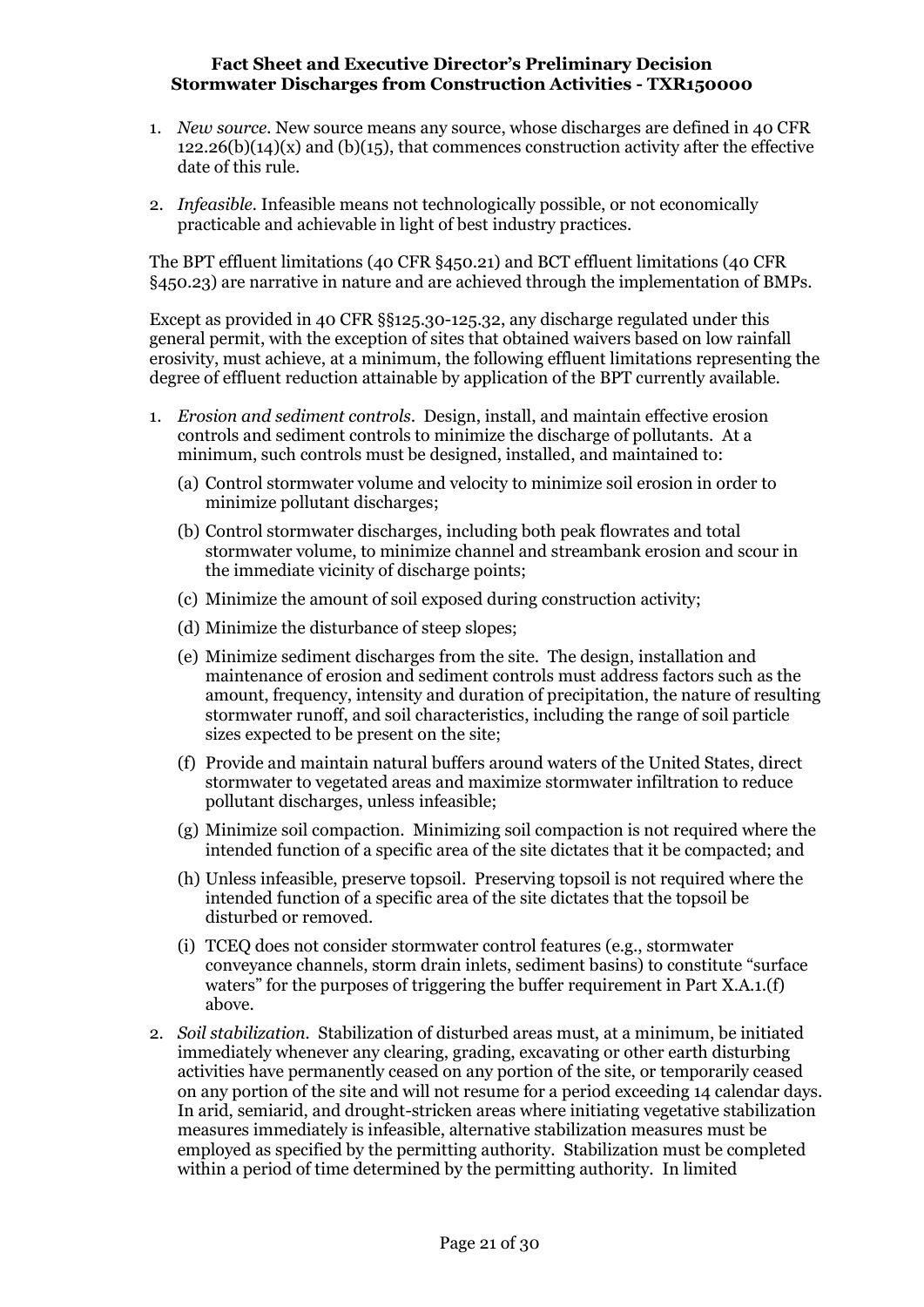circumstances, stabilization may not be required if the intended function of a specific area of the site necessitates that it remain disturbed. Refer to Part III.F.2.(b) of the permit for complete erosion control and stabilization practice requirements.

- 3. *Dewatering*. Discharges from dewatering activities, including discharges from dewatering of trenches and excavations, are prohibited, unless managed by appropriate controls.
- 4. *Pollution prevention measures.* Design, install, implement, and maintain effective pollution prevention measures to minimize the discharge of pollutants. At a minimum, such measures must be designed, installed, implemented, and maintained to:
	- (a) Minimize the discharge of pollutants from equipment and vehicle washing, wheel wash water, and other wash waters. Wash waters must be treated in a sediment basin or alternative control that provides equivalent or better treatment prior to discharge;
	- (b) Minimize the exposure of building materials, building products, construction wastes, trash, landscape materials, fertilizers, pesticides, herbicides, detergents, sanitary waste, and other materials present on the site to precipitation and to stormwater. Minimization of exposure is not required in cases where the exposure to precipitation and to stormwater will not result in a discharge of pollutants, or where exposure of a specific material or product poses little risk of stormwater contamination (such as final products and materials intended for outdoor use); and
	- (c) Minimize the discharge of pollutants from spills and leaks, and implement chemical spill and leak prevention and response procedures.
- 5. *Prohibited discharges*. The following discharges are prohibited.
	- (a) Wastewater from wash out of concrete, unless managed by an appropriate control;
	- (b) Wastewater from wash out and cleanout of stucco, paint, form release oils, curing compounds and other construction materials;
	- (c) Fuels, oils, or other pollutants used in vehicle and equipment operation and maintenance; and
	- (d) Soaps or solvents used in vehicle and equipment washing; and
	- (e) Toxic or hazardous substances from a spill or other release.
- 6. *Surface Outlets*. When discharging from basins and impoundments, utilize outlet structures that withdraw water from the surface, unless infeasible.
- <span id="page-21-0"></span>**B.** Stormwater Pollution Prevention Plan (SWP3)

The general permit continues the requirement to develop and implement an SWP3 to control discharges of stormwater associated with construction activities, in accordance with the NPDES program. Conditions of the proposed general permit have been developed to comply with the technology-based standards of the Clean Water Act.

The general permit is based on a series of BMPs, in the form of a required SWP3, rather than numeric limitations, to prevent or minimize pollutants in stormwater discharges. BMPs may include erosion controls, sediment controls, stabilization practices, and nonstructural controls. Erosion controls provide the first line of defense in preventing off-site sedimentation and are designed to prevent erosion through protection and preservation of soil. Sediment controls are designed to remove sediment from runoff before the runoff is discharged from the site. Sediment and erosion controls can be further divided into two major classes of controls: stabilization practices and structural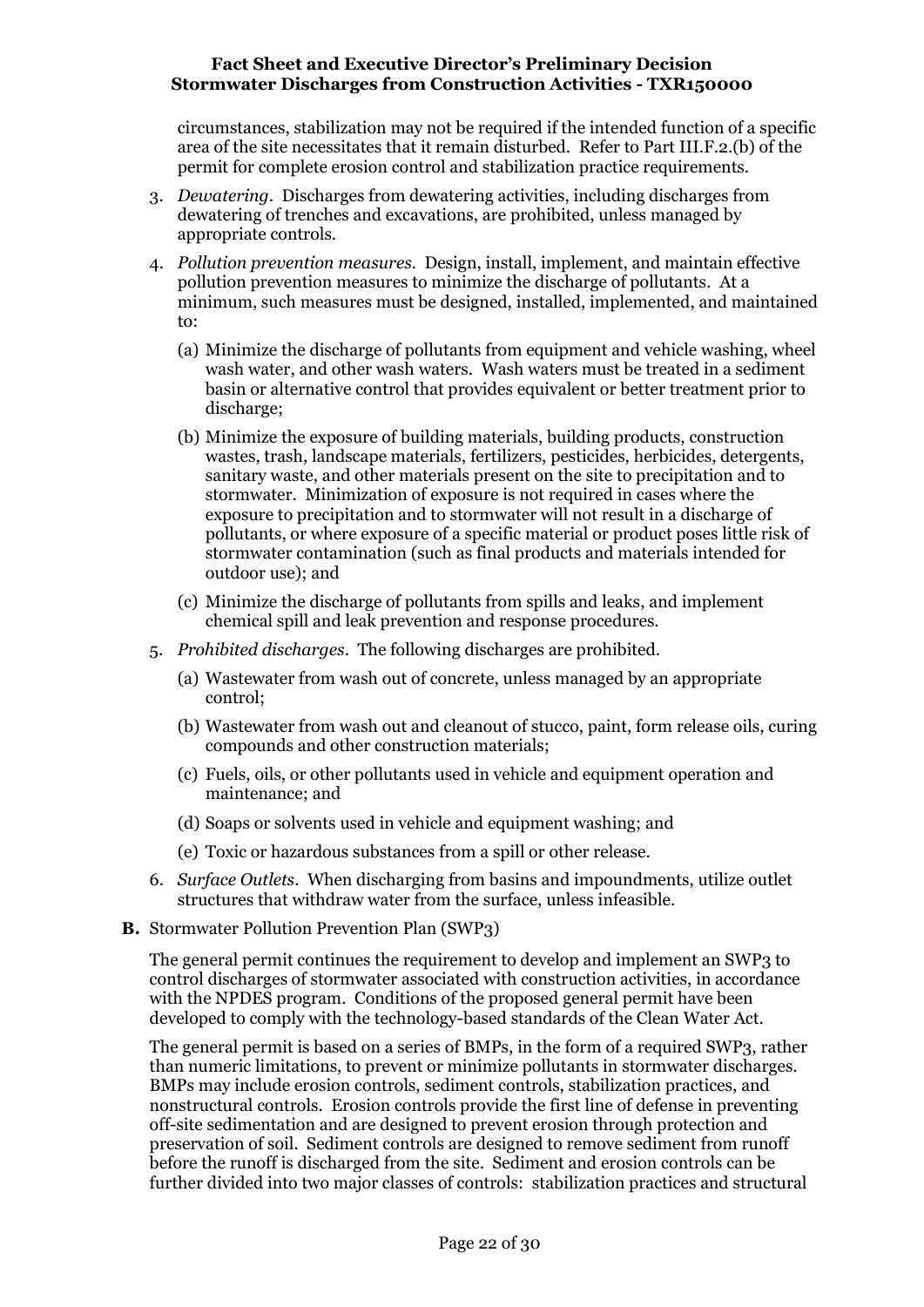practices. Part IV.B. of this fact sheet describes the elements of the required SWP3. The SWP3 must comply with the new construction and development effluent guidelines in Part III, Section G of the general permit.

Small construction sites that obtain automatic authorization based on the precalculated R factor, or that receive a waiver from coverage based on a calculated R factor, are not required to prepare an SWP3.

<span id="page-22-0"></span>**C.** Benchmark Monitoring Requirements

The 1998 NPDES Construction General Permit for EPA Region 6 for large construction activities included numeric effluent limitations for stormwater discharges from concrete batch plants in Texas. The original TPDES construction general permit continued these limits and applied them to all regulated construction activities. The TCEQ's original recommendation on the NPDES CGP was based on the requirements for wastewater and contact stormwater found in TCEQ's authorization by rule for concrete production facilities, 30 TAC §321.155. The proposed general permit continues the benchmark sampling requirements, BMPs, and SWP3 requirements for the stormwater-only discharges from concrete batch plants that are found in the 2013 TCEQ CGP. This is consistent with TCEQ's MSGP for discharges of stormwater runoff associated with industrial activity and with TCEQ's Wastewater General Permit for Concrete Production Facilities, TXG110000. The following proposed benchmark monitoring requirements are applicable to all discharges from concrete batch plants, and are not applicable to other discharges described in the general permit:

| <b>Benchmark Parameter</b>    | <b>Benchmark Value</b>   |  |  |  |  |  |  |  |
|-------------------------------|--------------------------|--|--|--|--|--|--|--|
| Oil and Grease                | $15 \text{ mg/L}$        |  |  |  |  |  |  |  |
| <b>Total Suspended Solids</b> | $50 \text{ mg/L}$        |  |  |  |  |  |  |  |
| pH                            | 6.0 - 9.0 Standard Units |  |  |  |  |  |  |  |
| <b>Total Iron</b>             | $1.3 \text{ mg/L}$       |  |  |  |  |  |  |  |

Sampling for the above parameters is required to be conducted at each outfall that includes stormwater runoff from a concrete batch plant. Sampling is required at each regulated construction site that utilizes a concrete batch plant authorized under this permit. A concrete batch plant may alternatively be authorized under another TPDES individual or applicable general permit.

Sampling is required at a frequency of once per quarter when discharge occurs. Sampling shall be conducted during the following periods: First quarter - January through March; second quarter - April through June; third quarter - July through September; and fourth quarter - October through December. Applicants shall begin sampling in the first full quarter following submission of the NOI. For projects lasting less than one full quarter, a minimum of one sample shall be collected, provided that a discharge occurred at least once following submission of the NOI or automatic authorization.

## <span id="page-22-1"></span>**XI. Water Quality-Based Requirements**

The Texas Surface Water Quality Standards (TSWQS) are located at 30 TAC Chapter 307, and state that "surface waters will not be toxic to man from ingestion of water, consumption of aquatic organisms, or contact with skin, or to terrestrial or aquatic life." The methodology outlined in the *Procedures to Implement the Texas Surface Water Quality Standards*, RG-194 (January 2003) is designed to ensure compliance with 30 TAC Chapter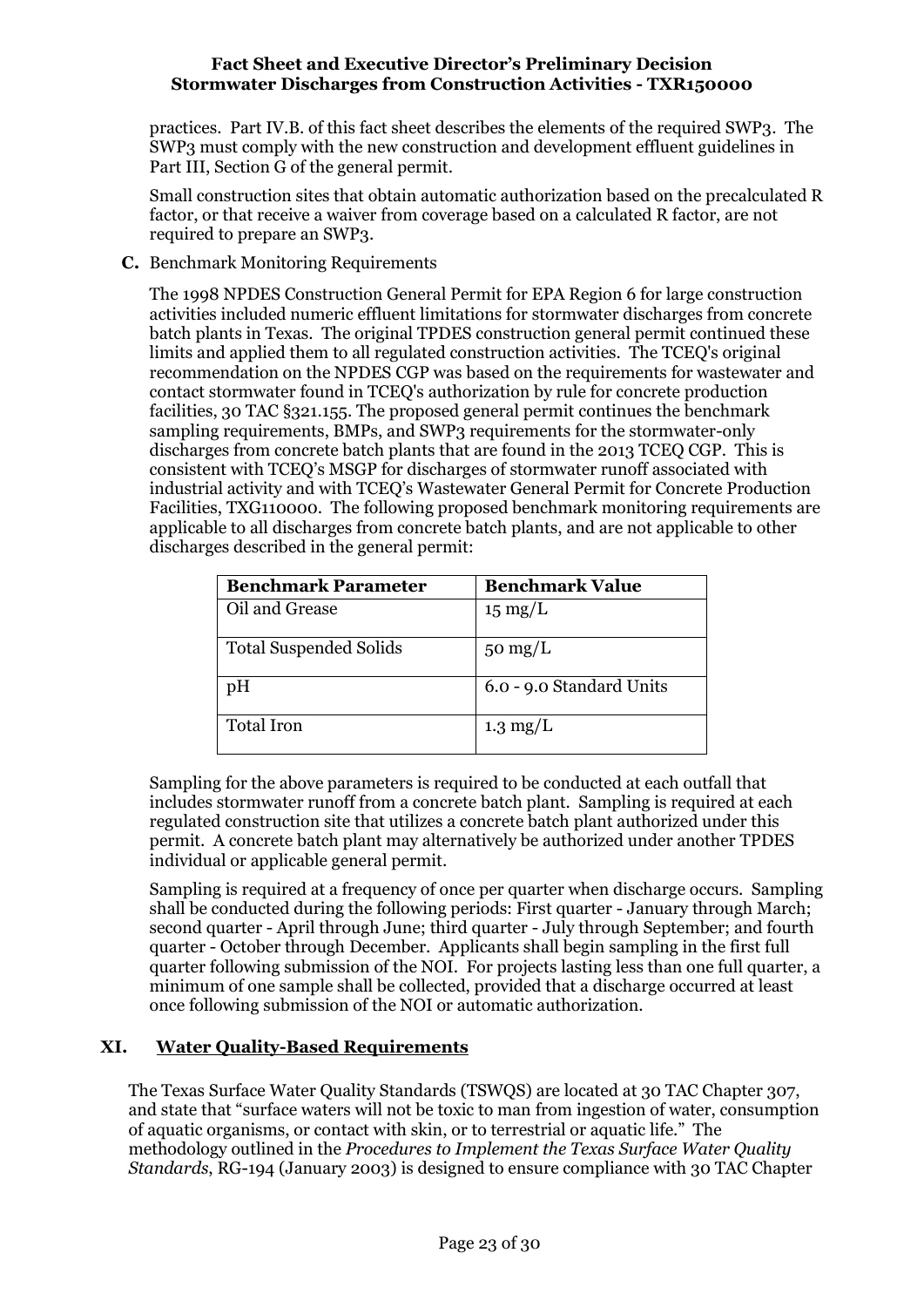307. Specifically, the methodology is designed to ensure that no source will be allowed to discharge any wastewater which: (1) results in instream aquatic toxicity; (2) causes a violation of an applicable narrative or numerical state water quality standard; (3) results in the endangerment of a drinking water supply; or (4) results in aquatic bioaccumulation which threatens human health.

TPDES permits contain technology-based effluent limits reflecting the best controls available. Where these technology-based permit limits do not protect water quality or the designated uses of the receiving stream, additional conditions are included in the TPDES permits, which may include discharge limitations. State narrative and numerical water quality standards are used in conjunction with EPA criteria and other toxicity data bases to determine the adequacy of technology-based permit limits and the need for additional water-quality based controls.

TPDES stormwater permits generally do not contain water-quality-based effluent limits (WQBELs). As stated in 30 TAC §307.8(e), controls on the quality of permitted stormwater discharges are largely based on implementing BMPs or technology-based limits in combination with instream monitoring to assess standards attainment and to determine whether additional controls on stormwater are needed. Typically, a combination of stabilization practices, structural practices, and non structural BMPs are necessary throughout a construction site to provide adequate water quality protection. It has been preliminarily determined that if permit requirements are properly implemented, no significant degradation is expected and existing uses will be maintained and protected.

## <span id="page-23-0"></span>**XII. Monitoring**

No discharge monitoring is proposed for this general permit beyond those described in Part X.B. of this fact sheet, related to benchmark sampling applicable to stormwater runoff associated with concrete batch plants. This approach is continued from the existing general permit.

## <span id="page-23-1"></span>**XIII. Procedures for Final Decision**

The MOA between the EPA and TCEQ provides that EPA has up to 90 days to comment, object, or make recommendations to the general permit before it is published in the *Texas Register*. 30 TAC Chapter 205 requires that when the general permit is proposed, the executive director must publish notice, in at least one newspaper of statewide or regional circulation. The TCEQ may also publish notice in additional newspapers of statewide or regional circulation. Mailed notice must also be provided to the following:

- **A.** the county judge of the county or counties in which the discharges under the general permit could be located;
- **B.** if applicable, state and federal agencies for which notice is required in 40 CFR §124.10(c);
- **C.** persons on a relevant mailing list kept under 30 TAC §39.407, relating to Mailing Lists; and
- **D.** any other person the executive director or chief clerk may elect to include.

After notice of the initial permit (IDP) is published in the *Texas Register* and the newspaper, the public will have at least 30 days to provide public comment on the IDP. A public meeting will be held at the end of the public comment period. A public comment hearing is intended for the taking of public comment, and is not a contested case proceeding under the Administrative Procedure Act. The public will be given notice of the date, time, and place of the meeting, as required by commission rules. The executive director will respond to all significant public comments raised during the public comment period and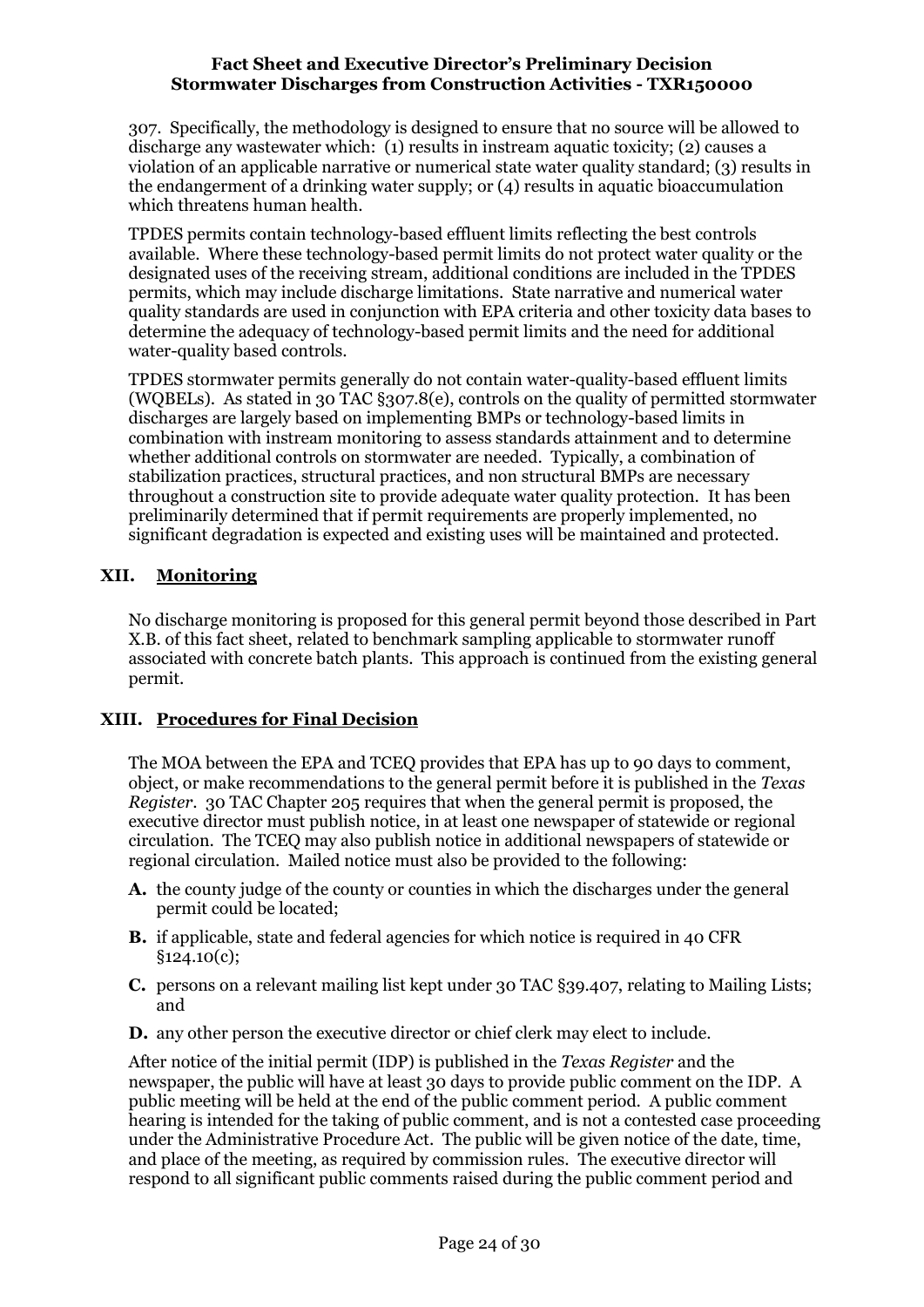make the response available to the public. The proposed general permit will then be filed with the commission to consider final approval of the permit. The executive director's response to public comment will be made available to the public at least ten days before the commission acts on the proposed general permit.

## <span id="page-24-0"></span>**XIV. Administrative Record**

The following section is a list of the fact sheet citations to applicable statutory or regulatory provisions and appropriate supporting references.

## **A. Code of Federal Regulations (CFR) and Federal Register (FR) Citations**

40 CFR Parts 122, 124, 450.21, 450.23, and 450.24

Federal Register dated February 29, 2012 (Volume 77, No. 40, Pages 12286-12293), Resissuance of NPDES General Permits for Stormwater Discharges From Construction Activities in Region 6; Notice.

Federal Register dated November 5, 2010 (75 FR 68217)

Federal Register dated March 8, 2010 (75 FR 10439)

Federal Register dated December 1, 2009 (74 FR 63057)

Federal Register dated December 8, 1999 (64 FR 68722)

### **B. Letters/Memoranda/Records of Communication**

Interoffice Memorandum dated November 16, 2016 from the TCEQ Water Quality Standards Team.

Public comments received during the initial stakeholder meeting.

Public comments received during the public notice period for the permit.

### **C. Miscellaneous**

TPDES Construction General Permit (CGP) TXR150000, issued on February 19, 2013, and effective on March 5, 2013.

U.S. Environmental Protection Agency's Fact Sheet No. 3.1, *Stormwater Phase II Final Rule - Construction Rainfall Erosivity Waiver*, January 2001 (EPA 833-F-00-014), revised March 2012.

Agriculture Handbook No. 282, *Predicting Rainfall-Erosion Losses from Cropland East of the Rocky Mountains, Guide for Selection of Practices for Soil and Water Conservation,* U.S. Department of Agriculture, Agricultural Research Service, in Cooperation with Purdue Agricultural Experiment Station.

Agriculture Handbook No. 703, *Predicting Soil Erosion by Water: A Guide to Conservation Planning With the Revised Universal Soil Loss Equation (RUSLE),* U.S. Department of Agriculture, Agricultural Research Service.

Quality Criteria for Water (1986), EPA 440/5-86-001, 5/1/86.

The State of Texas Water Quality Inventory, 13th Edition, Publication No. SFR-50, Texas Natural Resource Conservation Commission, December 1996.

Texas Surface Water Quality Standards, 30 TAC §§307.1 - 307.10, effective August 17, 2000.

*Procedures to Implement the Texas Surface Water Quality Standards,* Texas Commission on Environmental Quality, Publication RG-194, January 2003.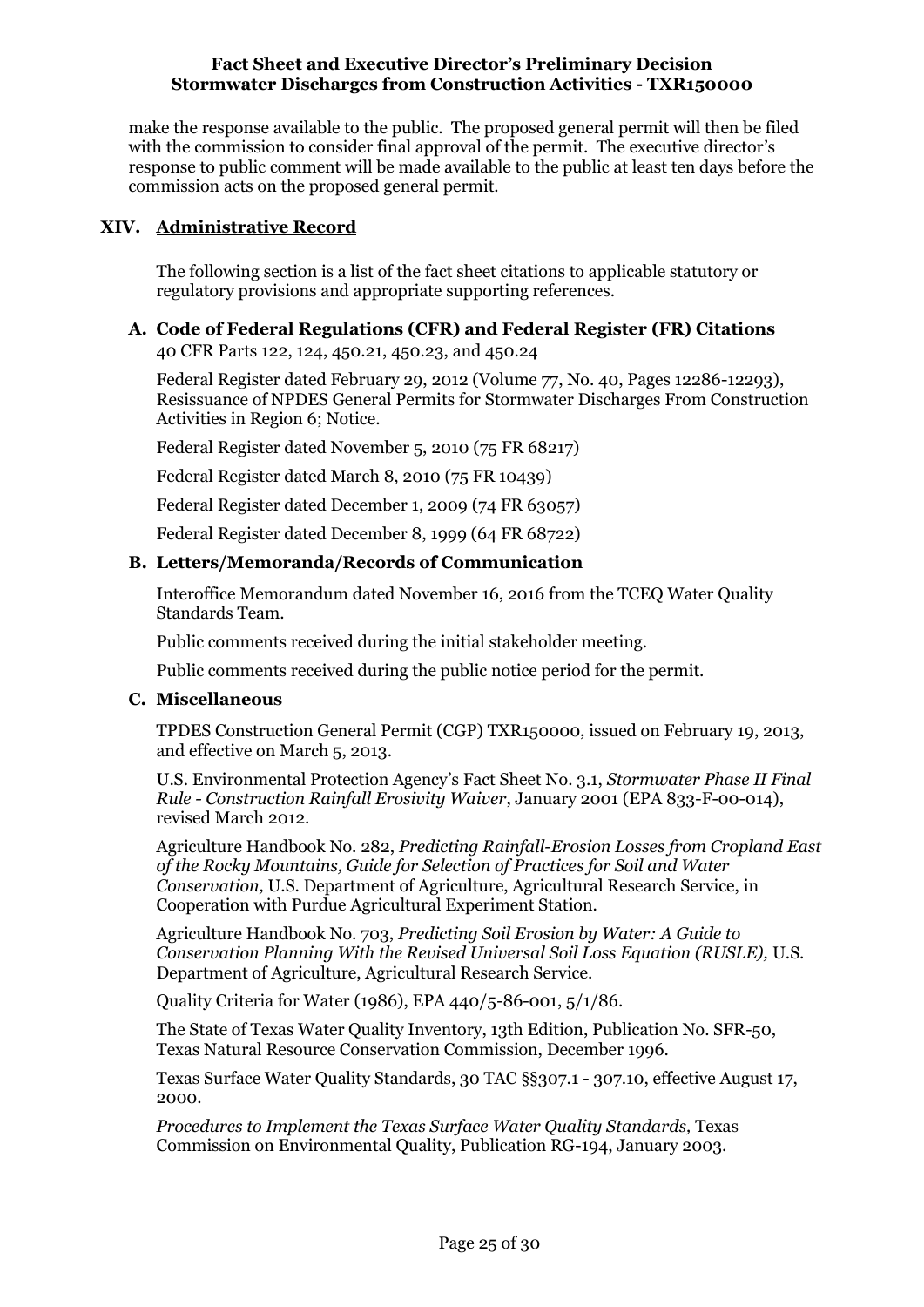*TNRCC Guidance Document for Establishing Monitoring Frequencies for Domestic and Industrial Wastewater Discharge Permits,* TNRCC Document No. 98-001.000- OWR-WQ, May 1998.

TCEQ Rules, including: 30 TAC Chapters 39, 205, 213, 281, 305, 307, 309, 311, 313, 319, 321, and 331.

TPDES General Permit No. TXR050000, the Multi Sector General Permit (MSGP), issued on July 22, 2011 and effective on August 14, 2011.

TPDES General Permit No. TXG110000, issued on November 4, 2011, and effective on November 7, 2011.

EPA NPDES Construction General Permit (CGP), issued February 16, 2012.

Proposed Draft Renewal of the EPA NPDES Construction General Permit (CGP), expected to be issued in 2017.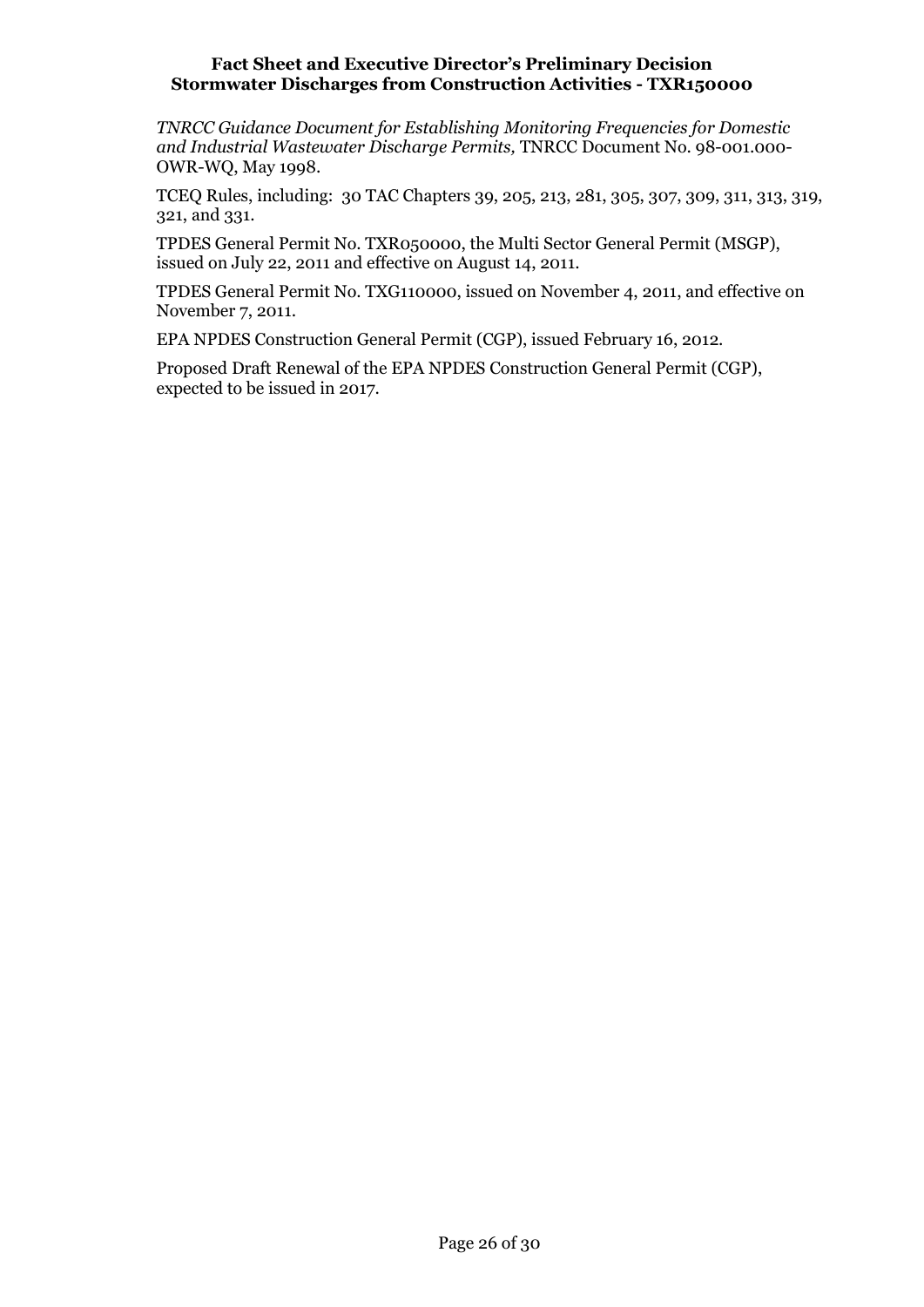## **TCEQ Responses to EPA Interim Objection Letter**

### **1. Draft Permit Part I.A.2, (p.12) – Discharges of Stormwater Associated with Construction Activities**

### **EPA Objection:**

Lack of definitions for construction support activities makes it unclear whether the CGP improperly authorizes long term stand-alone industrial activities serving multiple construction projects that would require coverage under an industrial stormwater permit rather that the CGP as a support activity. Language in Part II.A.(c) appears to authorize construction support activities to continuously remain active to support one permitted CGP activity to the next, and conflicts with Part II.A.2 As explained during discussions with TCEQ, lack of clarity and interchanging "construction activity" with "construction," "construction site," and "site" further confuses this issue and impacts numerous requirements throughout the draft permit. EPA recommends clarifying what earth disturbing activities, including off-site support activities, must be in calculating total area of disturbance for a construction project. [40 CFR  $\S$ 122.26 (a)(1), (a)(9), (b)(14), and (b)(15)]

### **TCEQ Response:**

TCEQ added a definition for "Construction Support Activity" to Part I.B of the draft permit to clarify construction support activities including their roles in only directly supporting the construction activity at a permitted construction site. The definition is based on the definition for "Construction Support Activity" in the 2017 EPA Construction General Permit (CGP). The definition of "Construction Activity" was also revised to include the term "Construction Support Activity."

Part II.A.2 of the draft permit was revised to include the conditions and requirements for construction support activities based on the 2017 EPA CGP and to provide limitations for how and when a construction support activity can be operated under authorization of the TXR150000 CGP. TCEQ requires permittees to determine the total amount of soil acreage to be disturbed at the construction site which also must include the areas for construction support activities. Part III.F.1.(d) of the draft permit was revised to clarify that the areas of soil disturbance for construction support activities need to be included in the total number of acres where construction activities will occur and that this needs to be documented in the Stormwater Pollution Prevention Plan (SWP3). This clarification was also added to the flowchart in Part I.A of the draft permit.

### **2. Draft Permit Parts II.E.5, (p.19) and II.I, (p.25) – Effective date of Coverage and Permit Expiration**

### **EPA Objection:**

Language at Part II.E.5.(b) is unclear whether the effective date of coverage for primary operators of large construction activities begins when the authorization number has been received. Language at Part II.I.1 states that all active authorizations expire on the date provided on page 1 of the draft permit. This section neglects to address the 90-day extended period provided at Part II.D.1.(b) and Part II.D.2.(b) for ongoing construction activities. [40  $CFR \S_{12}$  (b)(2)]

### **TCEQ's Response to EPA's Interim Objection dated May 24, 2017, on the Draft Construction General Permit TXR150000**

#### **TCEQ Response:**

The effective date of coverage under the CGP is immediately following electronic submittal of a Notice of Intent (NOI) using TCEQ's ePermits system. For paper NOI submittals, provisional coverage is provided within seven days after the postmark date for mail delivery to TCEQ. Following the CGP expiration date, all existing operators have a 90-day extended grace period to submit their applications to renew CGP coverage. During the 90-day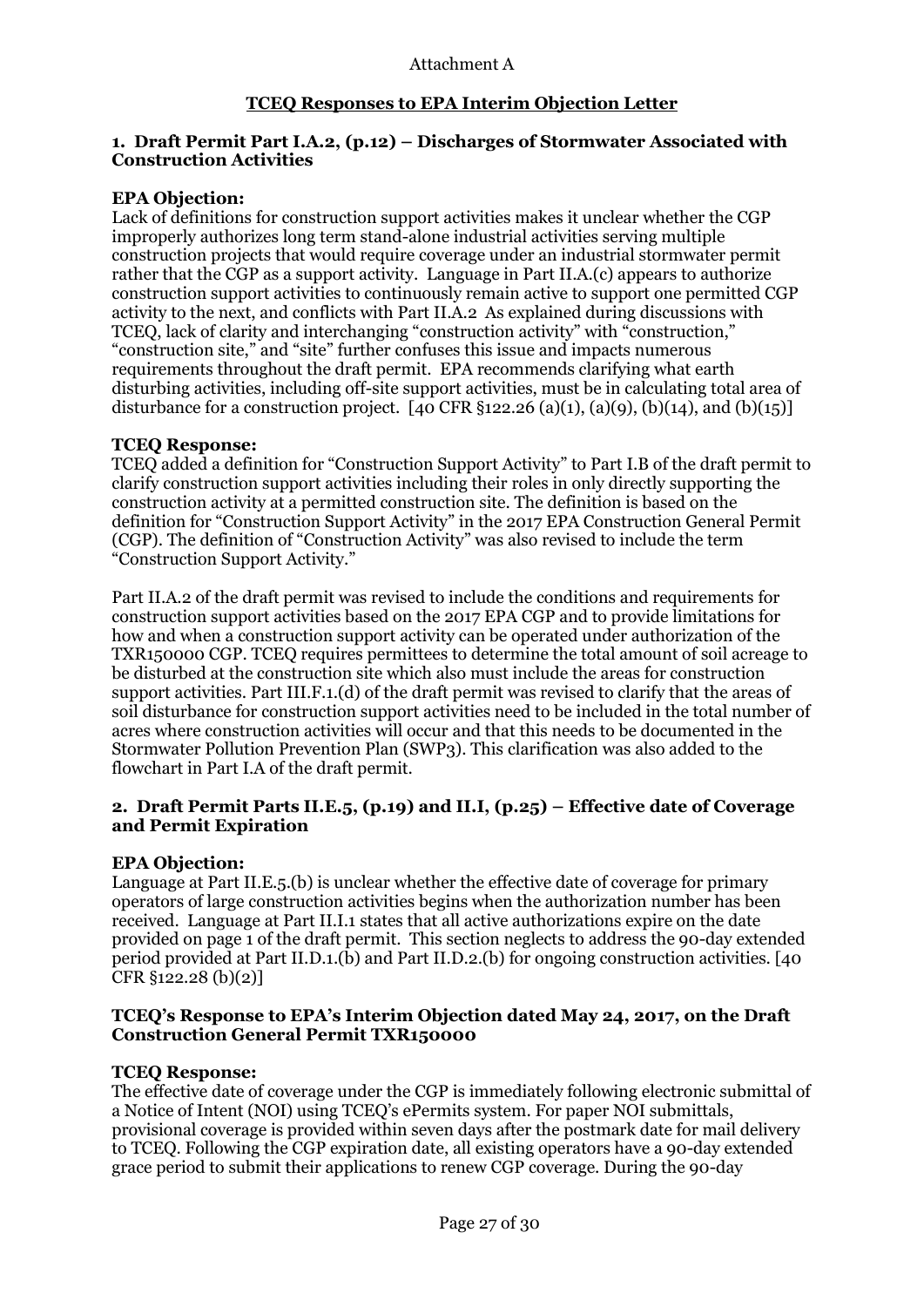## **TCEQ Response to EPA Interim Objection Letter**

extended grace period, existing operators still have CGP coverage unless a Notice of Termination (NOT) is submitted. However, if an existing operator does not submit an application to renew their CGP coverage, then the CGP authorization expires on the date the master TXR150000 CGP expires. To clarify this, Part II.E.5.(b) was revised and additional information was added to Part II.E.5 as subsection (d) that addresses the 90-day grace period. Also, Part II.F.1 was revised to clarify the 90-day grace period.

### **3. Draft Permit Part III.F.3, (p.32) – Description of Permanent Stormwater Controls**

### **EPA Objection:**

It is unclear whether the permit considers compliance obligations continue until coverage is terminated. Language at Part III.F.3 indicates permittees are only responsible for installation and maintenance of stormwater management measures prior to final stabilization or prior to submission of a Notice of Termination (NOT). For example, permittees would be required to maintain final stabilization practices until permit termination. To ensure consistency with terminating coverage requirements at Part II.F of this draft permit, language at Part III.F.3 needs to be modified to ensure operators are responsible for stormwater management measures until permit authorization is terminated per Part II.F requirements. [40 CFR §122.41(a)]

#### **TCEQ Response:**

In response to the comment, Part III.F.3 of the draft permit was revised by adding items (a) and (b) requiring the installation and maintenance of stormwater control measures prior to final stabilization for operators of small construction sites, and the installation and maintenance of stormwater control measures prior to final stabilization and prior to submission of an NOT for operators of large construction sites. These changes make Part II.F.3 consistent with the requirements for termination of CGP coverage in other sections of Part II.F of the draft general permit.

### **4. Draft Permit Part III.F.2.(b), (p. 30) and Part III.G.5, (p.37) – Erosion Control and Stabilization and Prohibited Discharges**

#### **EPA Objection:**

It is unclear if the permit correctly applies the concrete washout prohibition and initiation of stabilization measure requirements in the Construction and Development Effluent Limitation Guidelines (C&D ELGs). The C&D ELGs at 40 CFR §450.21 prohibits "wastewater from washout of concrete, unless managed by appropriate control" and does not limit this prohibition to washout of concrete trucks. Language at Part III.F.2.(b).iii(A) exempts immediate initiation of stabilization measures when precluded by "snow cover or frozen ground conditions." However, 40 CFR §450.21(b) requires initiation of stabilization immediately and only provides an exemption for semi-arid and drought-stricken areas. Language at Part III.G.5.(a) and Part V need to be modified to ensure that wastewater discharges from all concrete washout areas are prohibited unless managed by appropriate controls.

#### **TCEQ Response:**

The language in Part III.F.2.(b).iii.(A) of the draft permit was revised to include the terms "thawing conditions" and "frozen conditions" to correspond with the terms used in the 2017 EPA CGP to clarify that only vegetative stabilization measures can be precluded by frozen conditions. During frozen conditions, non-vegetative controls must be implemented until thawing conditions are present and vegetative controls can be initiated. In addition, a definition for "Thawing Conditions", based on the 2017 EPA CGP, was added to Part I.B of the draft general permit. Part III.G.5.(a) (Prohibited discharges) of the draft permit was revised by editing the sentence "Wastewater from wash out of concrete trucks,…" to remove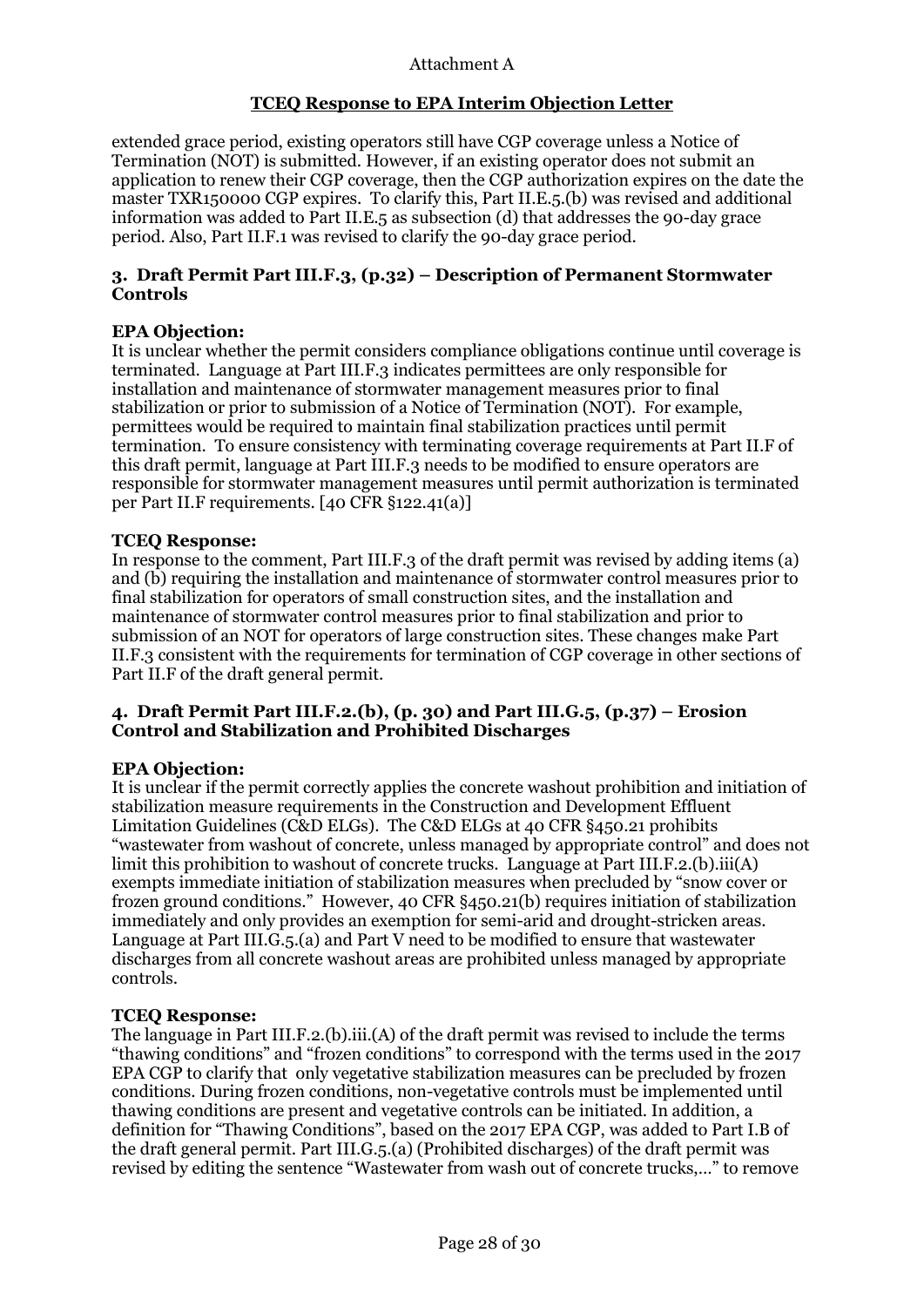## **TCEQ Response to EPA Interim Objection Letter**

the term *trucks*. The provision now states "Wastewater from wash out of concrete…" to be consistent with the C&D ELGs in 40 CFR §450.21. Language at Part IV.C and Part V was also revised to clarify that wastewater discharges from all concrete washout areas are prohibited; the CGP only authorizes the land disposal of washout from concrete trucks at a regulated construction site provided the conditions in Part V.A-E are met.

## **5. Draft Permit Part VII, (pp.43-44) – Standard Permit Conditions**

### **EPA Objection:**

Language at Part VII does not appear to include language for compliance with 40 CFR 122.44(g) regarding 24-hour reporting requirements and 40 CFR 122.44(i)(1)(iv) regarding the new sufficiently sensitive test procedure requirements.

### **TCEQ Response:**

The provision in Part VII.J of the draft permit was revised to add 40 CFR §122.41 (j) for compliance with the 24-hour reporting requirements listed in 40 CFR  $\S$ 122.44(g). Language regarding sufficiently sensitive test procedures requirements for sample analysis was added to Part IV.A.1 –Table 1, Footnote  $(*_1)$  and to Part VII.K of the draft permit, to meet the requirements of the rules for sufficiently sensitive test procedures located in 40 CFR  $\S$ 136.1(c) and 40 CFR  $\S$ 122.44(i)(1)(iv).

### **TCEQ Responses to Other EPA Comments**

TCEQ and EPA conducted three telephone conferences calls (May 9, 11, and 19, 2017) to answer questions and discuss numerous comments EPA had concerning the language and content of the draft CGP (TXR150000). EPA stated that the requested revisions would provide clarification and enforceability to the requirements of the draft permit. As a result of these conference calls, TCEQ made revisions to the draft permit.

In addition to TCEQ's responses to EPA's interim objections Nos. 1 - 5 above, TCEQ agreed to make changes to the draft permit as follows:

- Clarify existing definitions for the following terms: "Construction Activity"; "Facility" or Activity"; "Permittee"; and "Receiving Water;"
- Revise language in the permit to maintain consistent use of "Construction Activity" throughout the permit;
- Clarify the requirements for "Construction Support Activity;"
- Add regulatory citations from state and federal rules throughout the draft permit and revised language in certain provisions for consistency with these rules;
- Add additional clarification to the requirements for oil and gas production;
- Clarify the requirements of operators for large and small construction activities regarding obtaining authorization to discharge, NOI submittal, and SWP3 implementation;
- Clarify language in the permit regarding how authorization is not transferable;
- Clarify language in the permit regarding NOCs, terminating coverage, and transferring operational control;
- Clarify language in the permit regarding permit expiration;
- Clarify the language in the permit for the requirements for SWP3s and shared SWP<sub>3</sub>s;
- Clarify language in the permit for erosion and sediment controls for frozen, arid, semi-arid, drought-stricken areas, stabilization, and inspections of controls; and